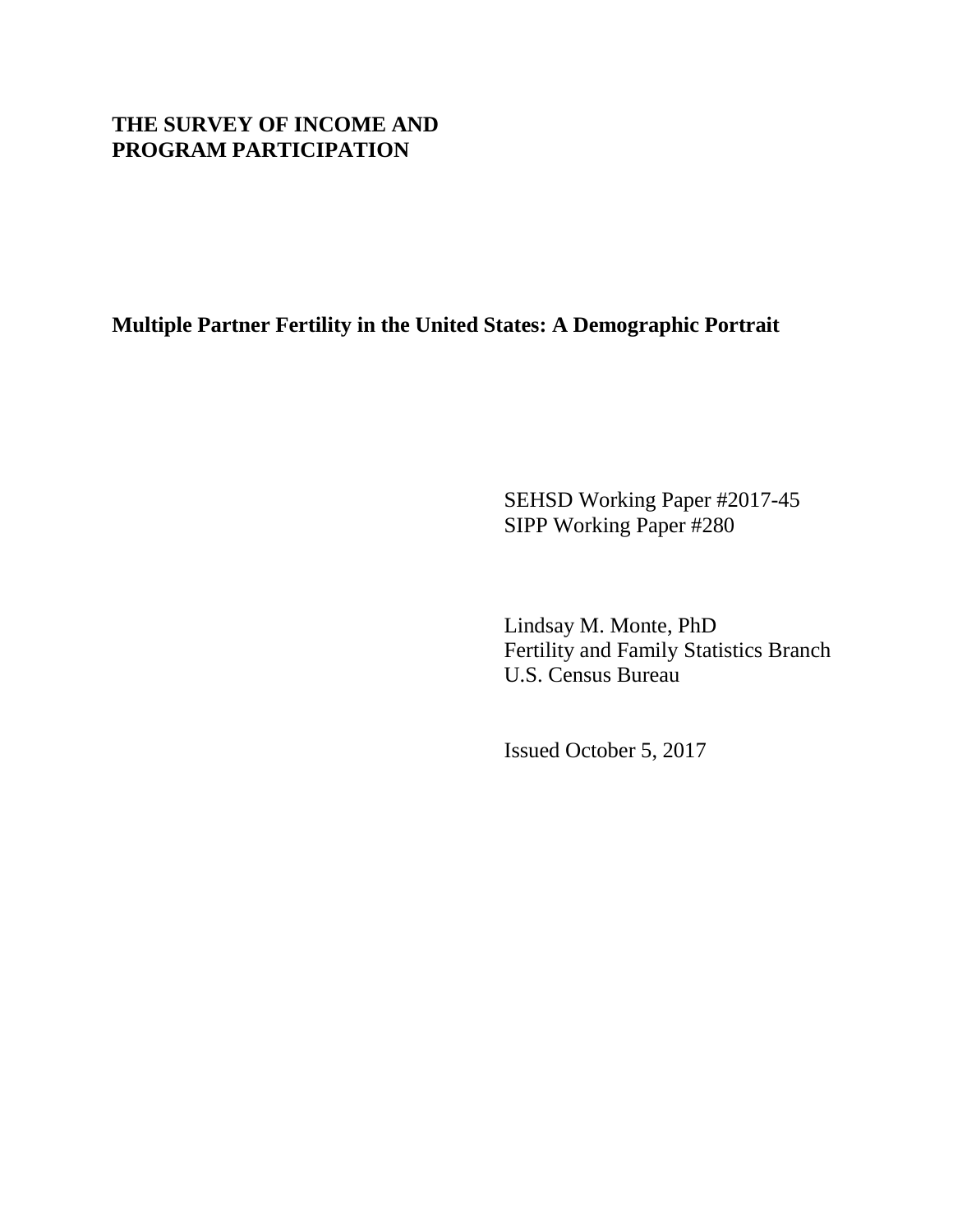## Multiple Partner Fertility in the United States: A Demographic Portrait

By Lindsay M. Monte, PhD Fertility and Family Statistics Branch U.S. Census Bureau

*Issued October 5, 2017*

### INTRODUCTION

 $\overline{\phantom{a}}$ 

Multiple partner fertility is defined as having children with more than one partner. Roughly one out of every 10 adults in the United States has multiple partner fertility (see Table 1), based on new data from the U.S. Census Bureau.<sup>[1](#page-1-0),[2](#page-1-1)</sup>

Families have become more complex in recent decades, due in part to high rates of divorce and non-marital fertility (Bramlett & Mosher, 2002; Martinez, Daniels, & Chandra, 2012). As families are disassembled and reassembled in new configurations, it seems a natural extension to assume that multiple partner fertility, or MPF, will be more prevalent and visible than ever before. However, data to this point have been unable to provide national estimates of the prevalence of multiple partner fertility.

The 2014 Survey of Income and Program Participation (SIPP), a nationally representative panel study of individuals and households, is the first national survey to include a direct question about whether respondents are MPF parents. In this paper, the SIPP data are used to describe the population of individuals in the U.S. who have MPF, and how they differ from other adults and other parents.

## HISTORY AND PRIOR LITERATURE

Multiple partner fertility is not a new phenomenon, but it is only in recent years that social science data have become inclusive enough to permit its study. Until very recently, most largescale questionnaires did not include questions about childbearing in sequential partnerships. For example, widowhood was probably the primary source of multiple partner fertility historically (see Cherlin, 1978, for a discussion). Due to war or disease or accidents, mothers and fathers still in their childbearing years found themselves available to repartner. The relatively young age at which these widows and widowers entered a second marriage increased the likelihood that such unions would also yield children. However, the complexity of such families was often masked by limitations of the data. Sometimes the children of previous unions were adopted by the new stepparent (see Stewart, 2007, for a discussion), but often surveys did not collect information about the biological relatedness of household members, and the data would show only a household comprised of two parents and their children. Even as divorce and remarriage increased in prevalence and the vocabulary of stepfamilies became common, many surveys did not expand their data collections to ask whether relationships were biological, step or adoptive.

<span id="page-1-0"></span> $<sup>1</sup>$  These data are released to inform interested parties of ongoing research and to encourage discussion. Any views</sup> expressed on statistical, methodological, technical, or operational issues are those of the author and not necessarily those of the U.S. Census Bureau.

<span id="page-1-1"></span><sup>2</sup> In these data, adults are defined as individuals aged 15 or older.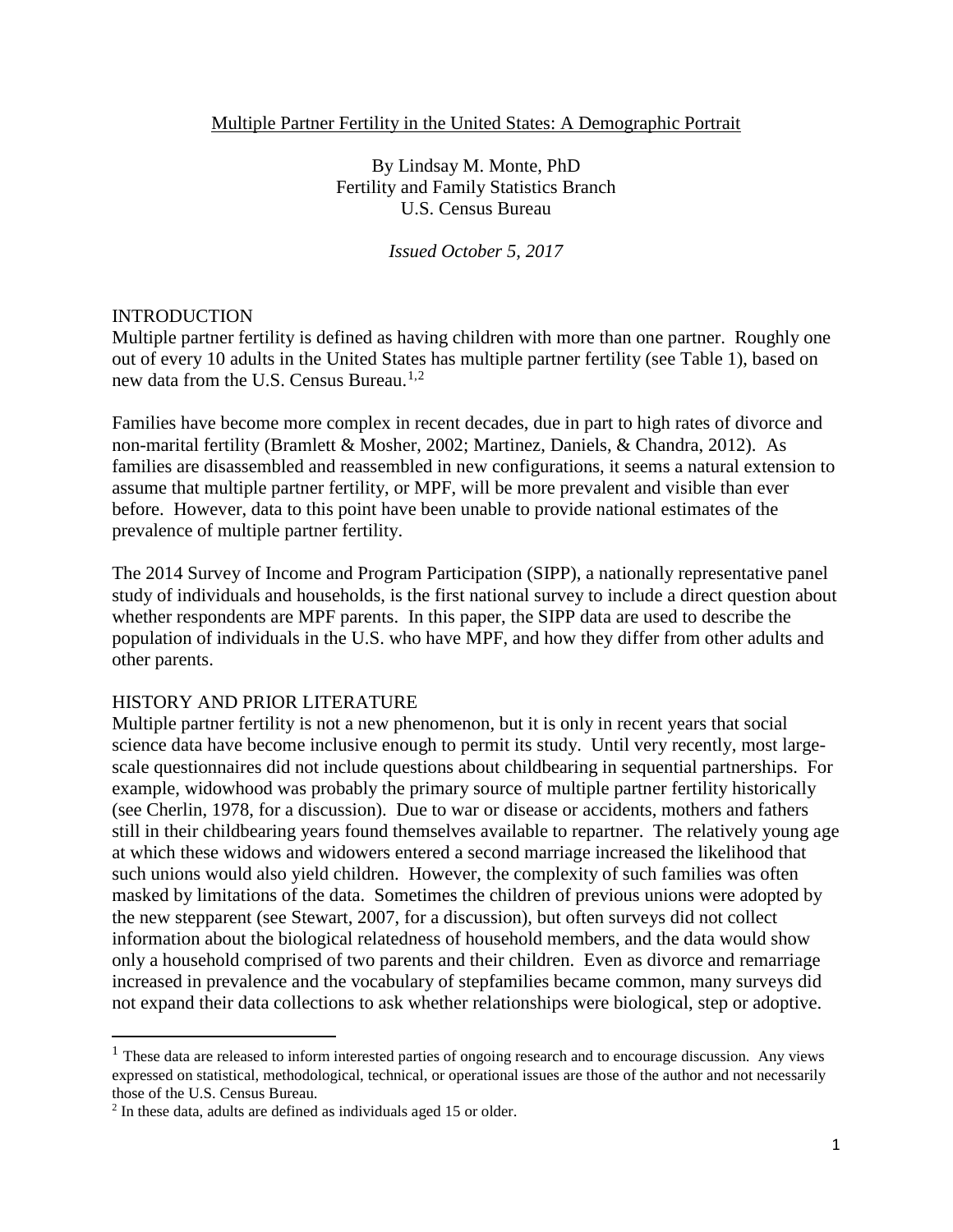Families across households present additional challenges. A coresident nuclear family consisting of mother, father, and child becomes infinitely more complex when the parents' other children living elsewhere are considered. Although some household surveys do include questions about children living elsewhere, the questions are often intended to capture child support data and so are limited to children of a certain age or children who live with an absent partner (see, for example, the SIPP, and Fragile Families).

Although interest in multiple partner fertility has grown in recent years, data limitations have impacted researchers' ability to explore the topic. Important work has been done, but researchers have had to provide caveats based on the constraints imposed by the data. For example, using the Fragile Families and Child Well-Being Study, Carlson and Furstenberg (2006) estimated that more than a third of children born in large, urban centers around the turn of the millennium were born into multiple partner fertility families; however, they were limited in that their dataset does not include parents residing anywhere other than large cities. Using the National Longitudinal Survey of Youth 1979 (NLSY79), Dorius (2011) estimated that 22 percent of mothers aged 41 to 49 have children with multiple partners; the sample, however, was limited to women who have completed childbearing. Using the National Survey of Family Growth (NSFG), Guzzo and Furstenberg (2007a) estimated that 17 percent of fathers aged 15 to 44 have children with more than one mother, but their analysis was limited to men of childbearing age. Other work has drawn on subpopulations such as poor parents (Evenhouse & Reilly, 2012; Monte, 2011), young mothers (Guzzo & Furstenberg, 2007b), or unmarried parents (Cancian, Meyer, & Cook, 2011; Scott, Peterson, Ikramulla, & Manlove, 2013).

Understanding the prevalence of MPF matters given what we know about its implications. For example, multiple partner fertility challenges the understanding of a family as a unit contained inside the walls of a single home. Once we start considering children or parents living elsewhere, resource sharing outside the household becomes a key factor in understanding the financial well-being of a household. Questions of child support received, as well as child support payments made, have significant impact on families' income and resources (Cancian, Meyer, & Park, 2003; Sinkewicz & Garfinkle, 2009). Additionally, while non-payment from an absent parent can have immediate impact for a custodial parent and children, non-payment also often results in steep penalties for outstanding payments for absent parents, compounding what are often already fragile financial situations (Maldonado, 2006). In light of all this, it is perhaps not surprising that Monte (2011) found that women's first birth with a second partner was associated with greater economic difficulties for poor mothers, as evidenced through a reliance on social welfare programs.

However, multiple partner fertility also matters for social support. Harknett and Knab (2007) found that mothers with children by more than one man had lower social support from family, despite theoretically having more family on which to call. They speculate that many extended kin may be willing to offer childcare and other forms of social support in a clearly defined nuclear family, but that the "boundary ambiguity" introduced by having children with multiple partners may reduce that willingness. These challenges also extend to men's children of a first relationship; Manning and Smock (2000) showed fathers' involvement with such children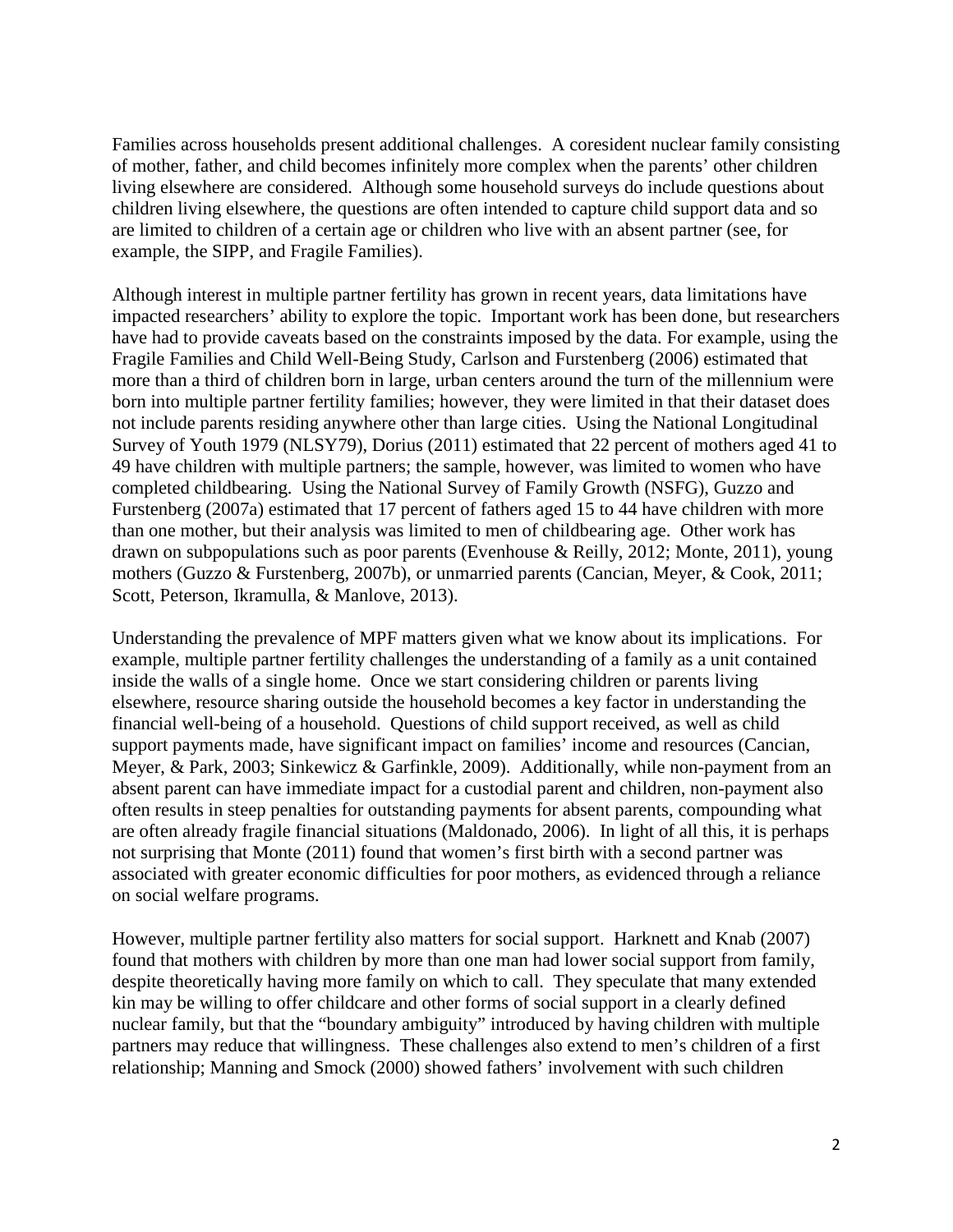plummets when they have a child or children in a new union. Moreover, Stewart (2005) found that stepparents become less involved with stepchildren upon the arrival of a biological child.

# MOTIVATION AND RESEARCH QUESTIONS

Guzzo and Dorius recently wrote an extensive piece outlining many of the challenges in the study of MPF (2016). In it, they demonstrate the breadth of estimates available, and discuss the ways in which the differences in datasets result in wildly disparate estimates. The authors discuss the need for a common definition of the phenomenon, which includes an understanding of its prevalence. Although the authors note that there is likely no "one size fits all" framing of MPF that will work for all analyses, they argue that research would be well served by a series of core estimates against which other samples could be benchmarked.

This paper is written partly in response to that call. In conjunction with what we know about the socio-economic correlates of MPF, and the ramifications of entering multiple partner fertility for both individuals and families, understanding the prevalence of such families is important for both future studies of fertility and families, as well as for policy makers looking to improve the circumstances of children and their parents. The new SIPP data presented here include key benchmarks for a national sample. In addition, the breadth of other information available in the SIPP is used to present subpopulation estimates and to describe the sample of parents with MPF and children in MPF families.

These data are used to address the following questions:

- 1. How prevalent is MPF?
- 2. How do MPF parents differ from the rest of the population?
- 3. How does the life course experience of MPF differ for mothers and fathers?

The goal of this paper is to provide a series of estimates of multiple partner fertility as a means to frame this phenomenon in the larger literature. Additionally, these data will show a variety of contextual measures as a means to extend the discussion of what MPF means for the individuals and families involved.

# ABOUT THE DATA

l

The data used here are from Wave 1 of the 2014 Survey of Income and Program Participation, or SIPP. The SIPP is a longitudinal survey of a nationally representative sample of the civilian, non-institutionalized population. The 2014 SIPP panel ran for four years, and was administered by the U.S. Census Bureau annually during that period. These data are from the first interview, or Wave 1, of the 2014 SIPP panel, which was collected between February and June of 2014.<sup>[3](#page-3-0)</sup>

The SIPP survey has been administered by the Census Bureau since 1984, in panels ranging from two to five years in length. The primary intent of the SIPP is to provide income and social program measures, and the survey has always focused on "core" questions of employment, income, and program use. Notably, however, the SIPP instrument was completely overhauled between the 2008 and the 2014 panels in an effort to reduce cost and respondent burden. Prior to

<span id="page-3-0"></span><sup>&</sup>lt;sup>3</sup> The data are subject to error arising from a variety of sources. For more information on sampling and nonsampling error see [https://www2.census.gov/programs-surveys/sipp/tech-documentation/source-accuracy](https://www2.census.gov/programs-surveys/sipp/tech-documentation/source-accuracy-statements/2014/sipp-2014-source-and-accuracy-statement.pdf)[statements/2014/sipp-2014-source-and-accuracy-statement.pdf](https://www2.census.gov/programs-surveys/sipp/tech-documentation/source-accuracy-statements/2014/sipp-2014-source-and-accuracy-statement.pdf)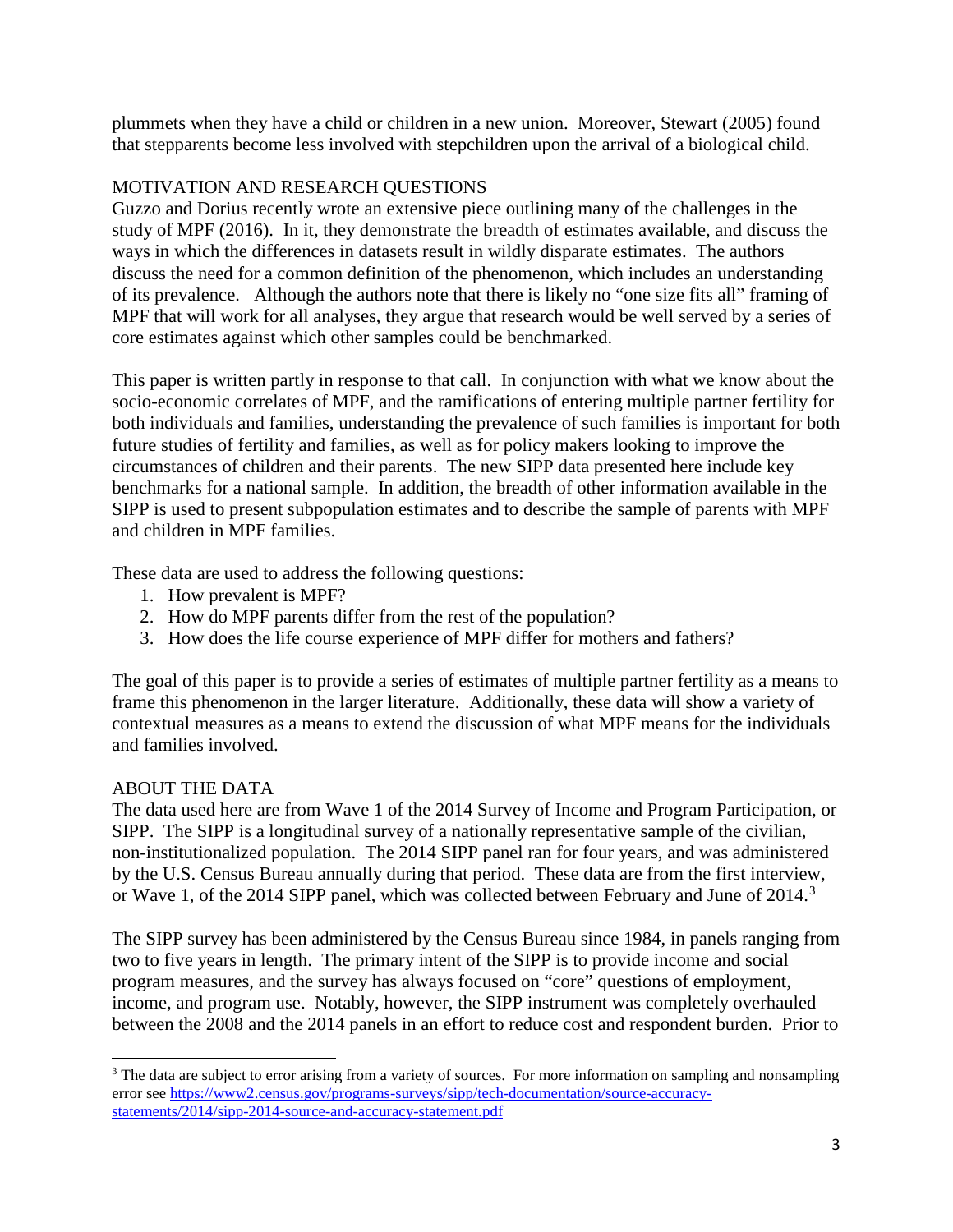2014, the SIPP survey had been administered every four months throughout each panel, with assorted "topical modules" capturing information about non-core topics at various waves. The redesigned 2014 SIPP relies instead on annual interviews, and the previous topical module content has been folded into the core survey. To aid recall over a longer reference period (a year instead of the previous four months), an Event History Calendar was employed to capture monthly change.

The SIPP fertility battery was completely rewritten for the 2014 instrument. Previously, fertility content had been asked only once over the panel, in a single topical module, and the focus of the questions was on women's fertility. However, the new SIPP instrument asks for complete fertility histories from both men and women, age 15 and over, and it asks them at every wave. The total children ever born / fathered, as well as month and year of birth for each child are collected from all adults. Additionally, the new SIPP includes a direct question about multiple partner fertility, asked of all adults with more than one child: "*Do all of your biological children share the same biological (mother/father)?*" For parents with children by multiple partners, the new SIPP also asks respondents to group children by shared other parent, and if the other parent lives in the household, the other parent is identified for all children.<sup>[4](#page-4-0)</sup>

The multiple partner fertility question is a new item for the Census Bureau, and provides the first national estimate of multiple partner fertility. Additionally, the information about other parents allows parent partnerships between adult survey respondents to be identified, even when there are no children in the household. These data, however, are collected only at the parent level; this means that measuring parental MPF from the perspective of children is limited to the parents with whom children live. $5$ 

The Wave 1 sample is limited to residents of the sampled addresses at the time of the interview. Although some data are collected for individuals who lived with respondents during the year but are not present at interview, only those living at the sampled address are included as respondents and have fertility information. The Census Bureau employs a two-stage sample design to select the SIPP sample. The two stages are (1) selection of primary sampling units (PSUs) and (2) selection of address units within sample PSUs. This analysis utilizes replicate weights provided by the Census Bureau to more accurately represent standard errors and significance under this sampling methodology. When weighted, these data are nationally representative.<sup>[6](#page-4-2)</sup>

# RESULTS[7](#page-4-3)

 $\overline{\phantom{a}}$ 

One of the central challenges in estimating MPF has been the lack of a standard against which to compare any new data. Although many phenomena of interest to social scientists also include a

<span id="page-4-0"></span><sup>&</sup>lt;sup>4</sup> Due to data collection constraints, these measures of childbearing relationships are limited to opposite-sex couples.

<span id="page-4-1"></span><sup>&</sup>lt;sup>5</sup> The implications of this are discussed further in both the Results section and in the Limitations section of this paper.

<span id="page-4-2"></span> $6$  For additional information about the SIPP, its sampling frame, and its weights, see [https://www.census.gov/programs-surveys/sipp/methodology.html.](https://www.census.gov/programs-surveys/sipp/methodology.html) Readers should note that weights in the SIPP include an equivalency adjustment for spouses, but not for cohabiting couples. For this analysis, the weights provided by the Census Bureau were additionally adjusted to ensure equivalence between cohabitors.

<span id="page-4-3"></span> $7$  The estimates in this report (which may be shown in text, figures, and tables) are based on responses from a sample of the population and may differ from actual values because of sampling variability or other factors. As a result, apparent differences between the estimates for two or more groups may not be statistically significant.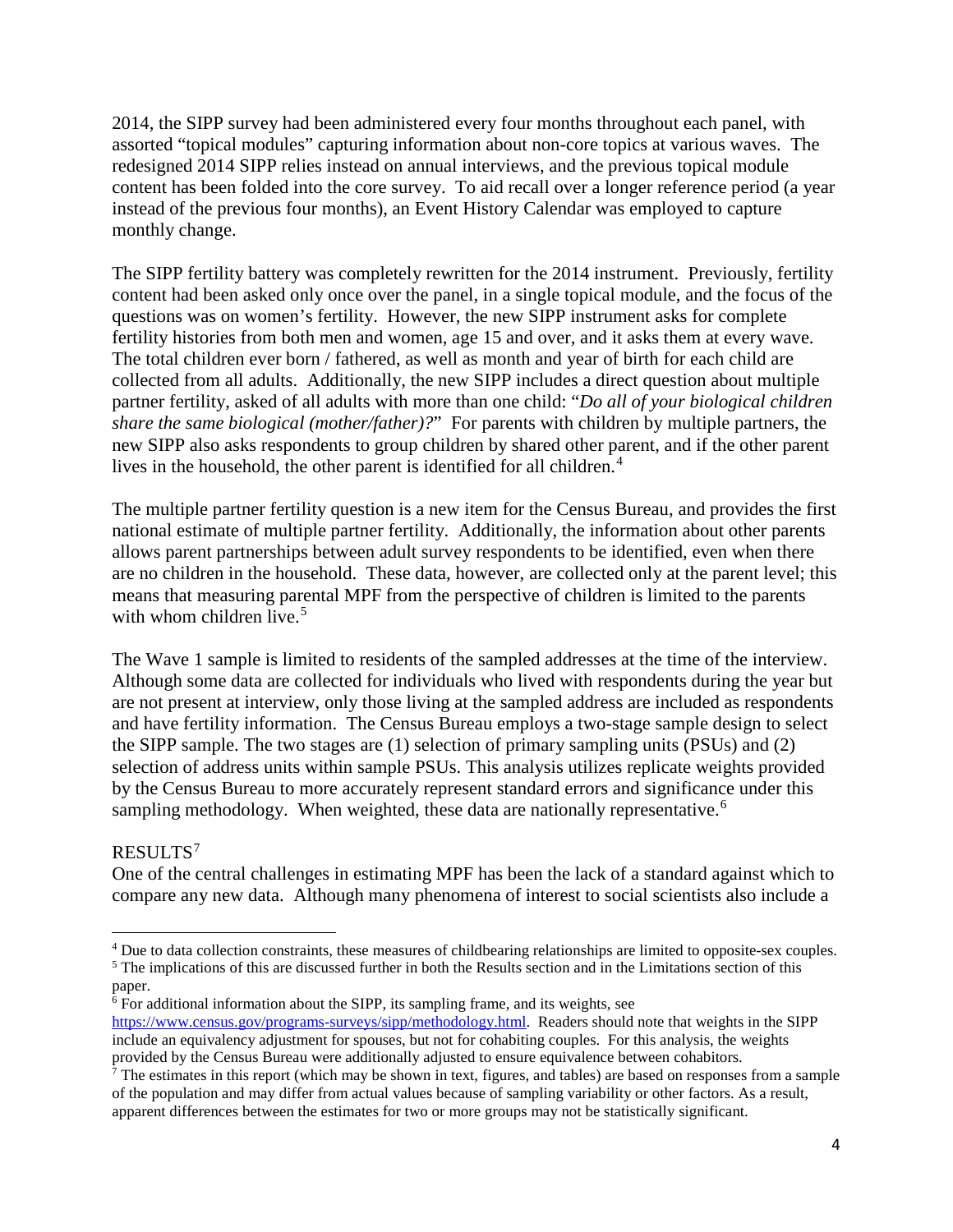range of estimates, the lack of direct measures of MPF in national datasets has made framing the existing diversity of estimates much harder. Part of the difficulty lies in the lack of a common denominator. MPF parents are a select group. Although comparisons to all adults are reasonable, by definition, persons with MPF are all parents. More precisely, they are parents of at least two children. Therefore, depending on the research interest, researchers have generated estimates based on all adults, the population of adults who are parents, the population of adults who are parents of two or more children, and myriad other denominator populations.

Although the number of adults with MPF is static regardless of the population to whom they are being compared, the percent estimates of MPF within different populations vary as widely in the SIPP as they do elsewhere. For example, 10.1 percent of all adults have MPF, or roughly 1 out of 10 individuals aged 15 or older in the United States (see Table 1). <sup>[8](#page-5-0),[9](#page-5-1)</sup> However, when that same numerator (MPF parents) is compared only to other parents, the estimate changes; 15.7 percent of all parents have MPF, or roughly 1 out of every 6 parents. When the reference population is parents of two or more biological children, the prevalence of MPF is 20.6 percent, or roughly 1 out of every 5 parents of two or more children and roughly twice the rate as when the denominator is all adults.

### (TABLE 1 ABOUT HERE)

In the SIPP, MPF is directly measured at the person level. However, the implications of a parent's fertility extend to children. As issues of child custody, child support, blended families, and social support are particularly relevant for young children, Table 1 also includes MPF estimates specifically for families with minor children.<sup>10</sup> For these purposes, families are defined as any coresidential grouping featuring at least one parent and a minor child; estimates are presented at the couple level so if either parent has MPF, then the family is coded as having MPF, even if the MPF parent is not biologically related to the minor child.<sup>[11](#page-5-3)</sup> Among such families living with minor children, more than a quarter feature MPF on the part of at least one parent. Roughly 22 percent of married parent families include MPF, while one or both parents has MPF in 44 percent of cohabiting families.

Unfortunately, the nature of the SIPP survey prohibits parental MPF estimates for a nationallyrepresentative population of all children. Because the survey only asks about the fertility of resident parents, the data do not allow for complete measures of parental fertility for children who do not live with both biological parents. Nonetheless, these data do provide some insight into children's experience of MPF. As shown in Table 2, 17.6 percent of children under 18 are living with a biological half sibling, meaning that at least one of their parents has MPF. Additionally, we are able to obtain a complete estimate of familial multiple partner fertility for the subgroup of children who live with two biological parents. More than 1 in 5 of such children (21.8 percent) have at least one half-sibling through at least one of their parents.

l

<span id="page-5-0"></span><sup>&</sup>lt;sup>8</sup> All comparative statements in this report have undergone statistical testing, and, unless otherwise noted, all comparisons are statistically significant at the 5 percent significance level. 9 For collection purposes, the Census Bureau treats individuals age 15 and up as "adults." Anyone 15 years old or

<span id="page-5-1"></span>older at the time of interview is asked about their fertility, and these results include all eligible respondents. <sup>10</sup> Minor children include both biological and nonbiological children (such as step or adopted children).

<span id="page-5-3"></span><span id="page-5-2"></span> $11$  In single parent families, in which there is no coresident spouse or partner, MPF estimates are limited to the resident parent.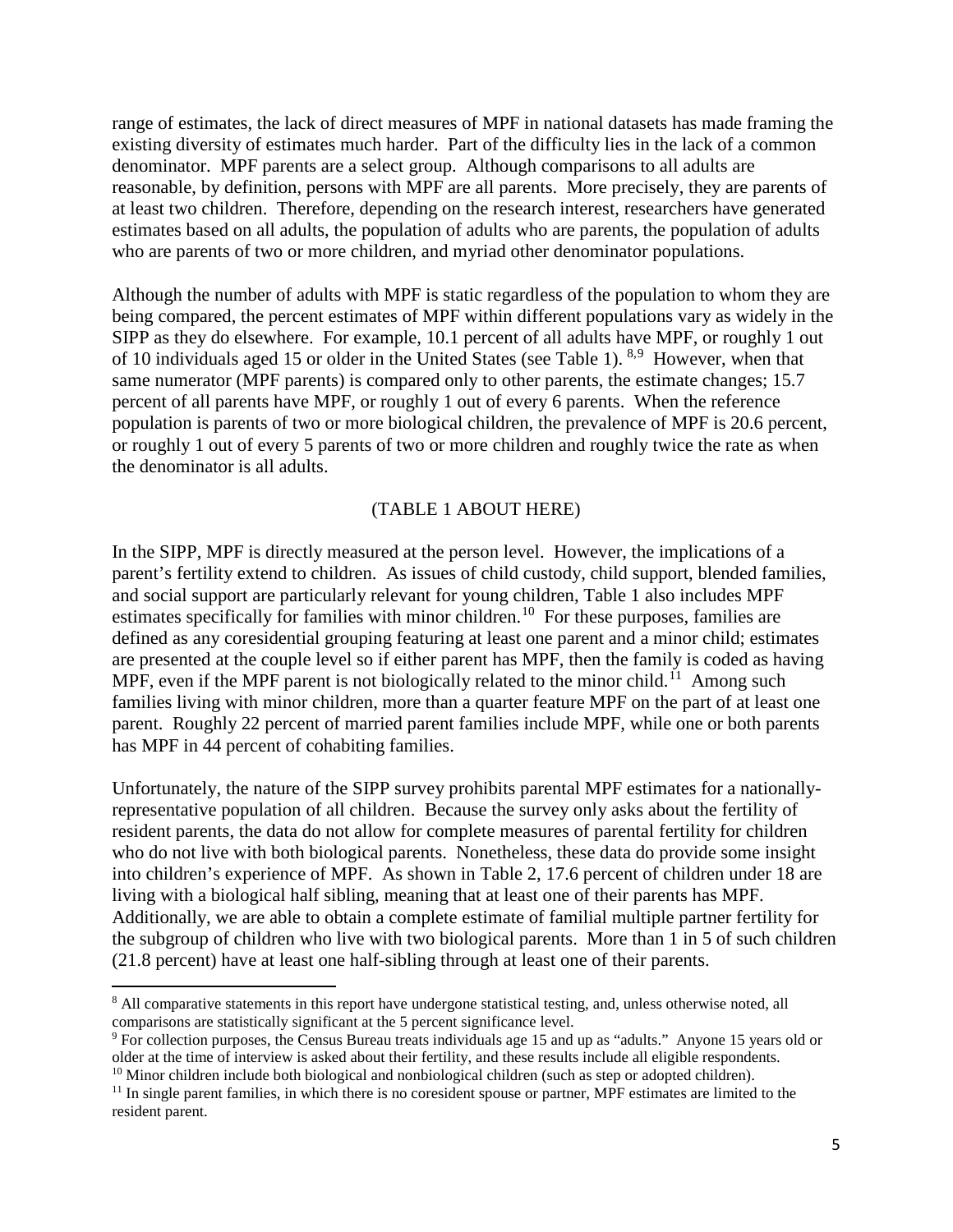## (TABLE 2 ABOUT HERE) (TABLE 3a ABOUT HERE)

Tables 3a and 3b shows the demographic comparison between the U.S. population of all adults (persons aged 15 or older), the population of parents (persons aged 15 or older who have given birth to or biologically fathered at least one child), and the population of MPF parents. The table also includes the breakouts for Single Partner Fertility (SPF) parents for general reference; however, those results are not discussed here.

As demonstrated in other datasets, parents are more highly represented in older age groups, and are more likely to be female, than is the full adult population (see Table 3a).<sup>12</sup> However, the MPF parents have lower representation in the highest age groups than do parents as a whole, likely indicating a cohort effect of increasing prevalence of MPF. MPF parents also have a significantly different racial profile from both all adults and all parents. MPF parents are less likely to be White alone or Asian alone, and more likely to be Black alone or to identify as multiracial or something other than White, Black, or Asian. Additionally, a larger percentage of multiple partner fertility parents are Hispanic than is true for either all adults or all parents.<sup>[13](#page-6-1)</sup>

There are also differences in educational attainment. MPF parents as a group tend to have lower education levels at the time of the survey than both all adults and all parents. A higher percentage of MPF parents have at most a high school degree than do either all adults or all parents. Similarly, a lower percentage of MPF parents have either a bachelor's or a graduate degree than do either of these other groups.

## (TABLE 3b ABOUT HERE)

Given demonstrated differences by age, education, and race, it is perhaps unsurprising that MPF parents are more likely to live in a household below the poverty line than are all adults or all parents (see Table 3b).<sup>[14,](#page-6-2)15</sup> More than one in six MPF parents (18.4 percent) lives in a household below poverty, compared to 12.4 percent of all adults, and 11.5 percent of all parents. Concomitantly, MPF parents are more than 10 percentage points less likely than all parents to live in a household where the household's income is at or above twice the poverty threshold for a household of that size.

 $\overline{\phantom{a}}$ 

<span id="page-6-0"></span><sup>&</sup>lt;sup>12</sup> Compared to all parents, smaller proportions of MPF parents are in their teens or 20s, likely because MPF parents have to have had at least two children.

<span id="page-6-1"></span><sup>&</sup>lt;sup>13</sup> Hispanic origin is measured independent of race.

<span id="page-6-2"></span><sup>&</sup>lt;sup>14</sup> The SIPP provides multiple measures of poverty. In this paper, I use household poverty because family poverty measures do not include the income of cohabiting partners. Given the prevalence of MPF in cohabiting families, the household poverty measures, which includes everyone living in a residence, are believed to be a more complete representation of these households' economic well-being. As only 5.6 percent of the 2014 SIPP sample live in extended family households or with non-relatives, this more inclusive measure seems unlikely to bias estimates (Schondelmyer, 2017).

<span id="page-6-3"></span><sup>&</sup>lt;sup>15</sup> Household poverty is measured by combining the income of all persons in the household, regardless of relationship, and comparing it to the Federal Poverty Line for a household of that size.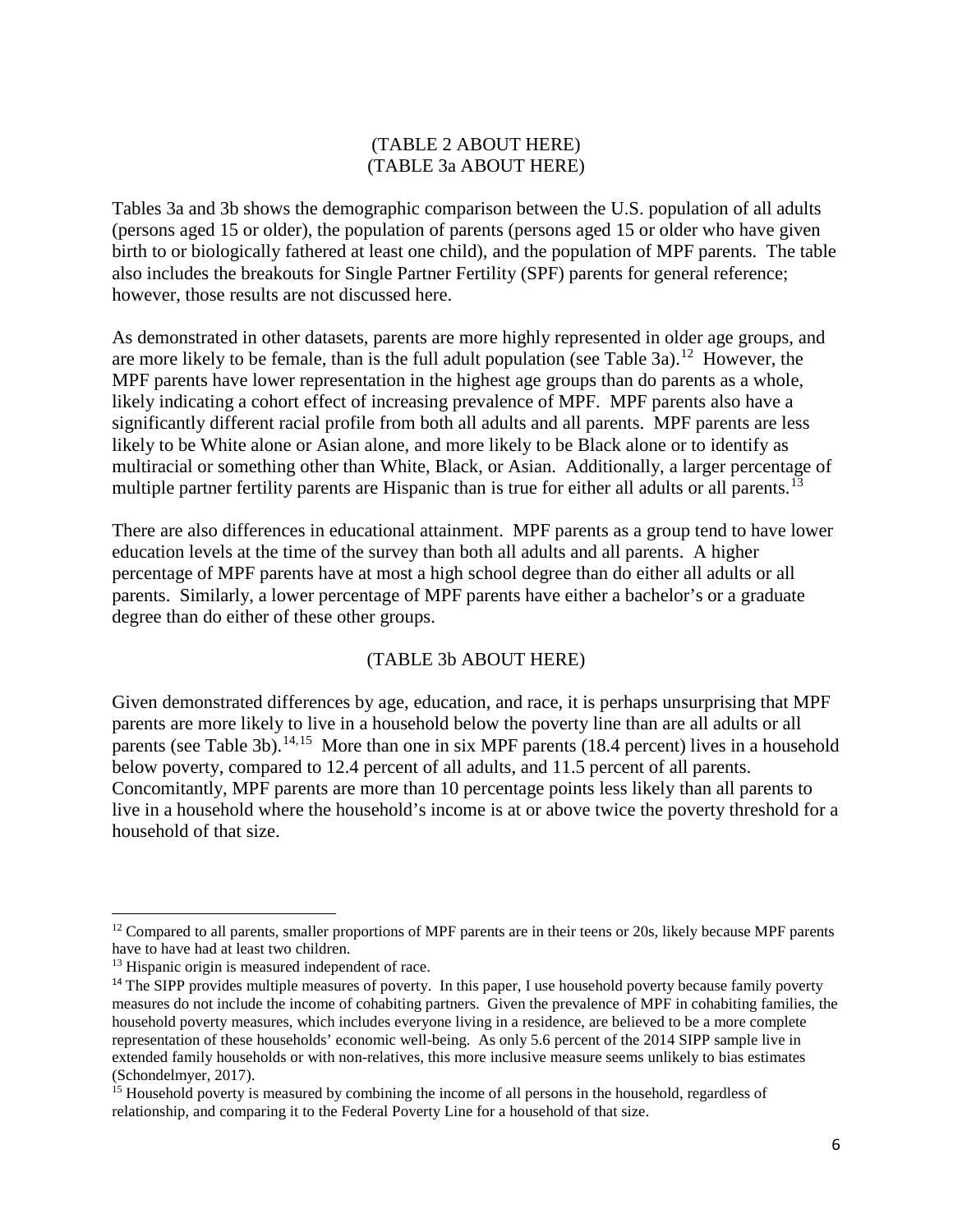Notably, however, the relationship between MPF and poverty persists even when controlling for correlated demographic characteristics. Table 4 shows the results of a logistic regression modeling the odds of living in a household below the poverty threshold based on MPF and demographics. Even net of controls for sex, race, age, origin, educational attainment, and children ever born, MPF parents are still more likely to live in households below the poverty line than are either all parents or all adults.

### (TABLE 4 ABOUT HERE)

The relationship between economic disadvantage and multiple partner fertility is likely reciprocal, meaning that poverty may both cause, and result from, MPF. More disadvantaged individuals have less stable relationships, perhaps due to economic pressures (Lewin, 2005). It may be that the difficulty of maintaining a first childbearing relationship with few resources disproportionately puts low-income parents in the MPF risk set. However, MPF itself may also cause economic problems. For example, MPF is associated with larger family size (Carlson & Furstenberg, 2006), which may mean that MPF parents face greater strain on their resources than do other parents. MPF also means that custodial parents are likely relying on child support from absent parents (Meyer, Cancian, & Cook, 2005), and child support is a less efficient means of economic support than a shared household budget (Bartfeld, 2000). Conversely, MPF parents may have financial obligations outside the household - including, but not limited to, both formal and informal child support - and these obligations may reduce family resources (Sinkewicz & Garfinkle, 2009).

Marriage, cohabitation, and childbearing are all also correlated with MPF (see Table 3b). A smaller proportion of MPF parents report either being married, or being married and having had children with their spouse, than do all parents. Conversely, a larger proportion of MPF parents report both living with an unmarried partner, and living with an unmarried partner with whom they have children, than do all parents. Additionally, MPF parents are less likely to have ever been married, but a higher percentage have been married two or more times than is true for all parents. Some of these differences in marital histories may be because MPF is typically associated with the end of a first childbearing relationship, and non-marital unions have been found to be significantly less stable than marital unions (for a recent review of this literature, see Tach & Edin, 2013). This means that individuals with a non-marital first birth are disproportionately at risk of having their relationship end, and therefore are at greater risk of MPF.

#### (TABLE 5 ABOUT HERE)

The prevalence of multiple partner fertility varies among different demographic subgroups. Table 5 shows the percent of mothers and fathers who have MPF in different demographic subgroups. For example, a higher percentage of mothers in their 20s have MPF than do fathers in their 20s (16 percent compared to 10 percent). The same is true of mothers and fathers in their 30s and in their 40s. White alone mothers are more likely to have MPF than are White alone fathers, as are Hispanic mothers when compared to Hispanic fathers. Notably, Black alone mothers and fathers are not significantly different from each other in their percent MPF; the same is true for Asian alone mothers and fathers. Additionally, Black alone parents have the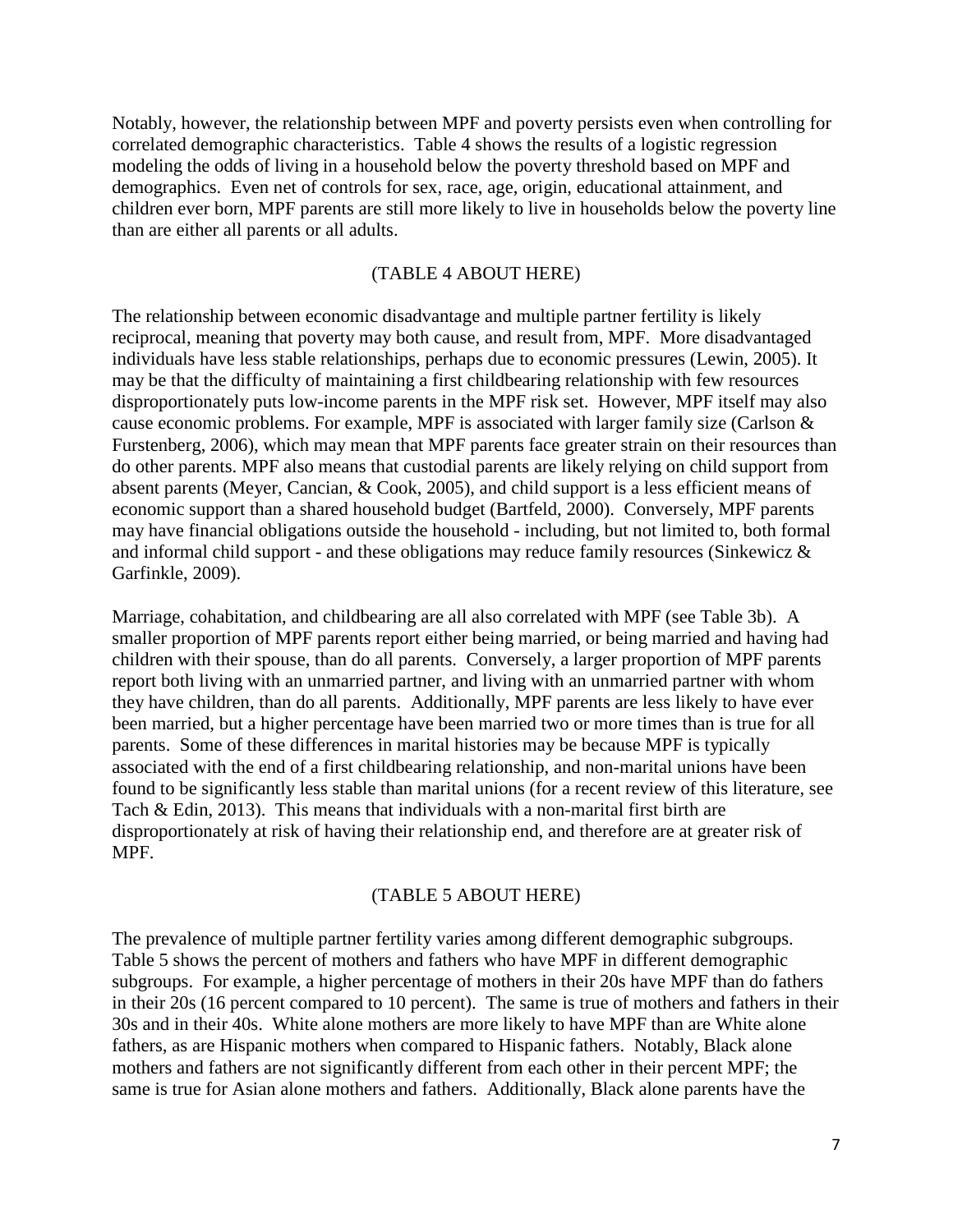highest rates of MPF of any race or origin group except for mothers in the "other race" category.[16](#page-8-0) MPF mothers are a disproportionately large proportion of never married mothers (28.9 percent) compared to the proportion of MPF fathers among never married fathers (19.2 percent). However, roughly one third of parents who have been married two or more times have MPF, regardless of whether you look at mothers or fathers.

The experience of, and trajectory to, multiple partner fertility is different for MPF fathers and MPF mothers; Table 6 shows these differences. For example, MPF mothers are more likely to have had only two children than are MPF fathers, while MPF fathers are more likely to have had four or more children than are MPF mothers. These differences result in a relatively small, but statistically significant difference in the average children ever born for MPF mothers and fathers (3.3 children for mothers, and 3.5 children for fathers).

## (TABLE 6 ABOUT HERE)

MPF mothers and fathers enter parenthood earlier than average. While national data from the National Center for Health Statistics reports that the average age at first birth is 23 for women and 25 for men, the mean age that MPF parents in the SIPP enter parenthood is approximately 20 for women and 23 for men (Martinez, Daniels, Chandra, 2012).<sup>17</sup> Table 6 shows that average age at entry into MPF in the SIPP sample is 26 for women and just under 30 for men.<sup>[18](#page-8-2)</sup>

The majority of MPF parents transition into MPF at the second child, regardless of parent sex, and there are not differences between men and women in terms of the birth order at which that parent transitioned to MPF. However, there are differences by sex in terms of fertility subsequent to the transition into multiple partner fertility. A higher percentage of MPF fathers have had more than one child after entering MPF than do MPF mothers: only about a third of MPF fathers had entered MPF with their last observed birth, while 42 percent of mothers entered MPF with their last child.<sup>19</sup>

Disparities in overall fertility are paralleled by disparities in coresidence with children. About 65 percent of MPF mothers live with at least one biological child, but the same is true of only 51 percent of MPF fathers. Of course, the population of MPF parents includes parents for whom some or all of their children are adults and have moved out; however, we would expect the impact of child age to be relatively equal across mothers and fathers. Far more striking is the proportion of parents who live with all of their biological children; only 4.5 percent of MPF fathers live with all of their biological children, while about a quarter of MPF mothers do. These data accord with the findings of others who note that mothers almost always retain custody following a union dissolution (e.g., Grall, 2016).

l

<span id="page-8-0"></span><sup>&</sup>lt;sup>16</sup> The "other race" category includes individuals who indicated a race other than White alone, Black alone, or Asian alone, as well as those who selected more than one race.

<span id="page-8-1"></span><sup>&</sup>lt;sup>17</sup> The average ages for entry into parenthood are higher for SIPP parents than the national averages by sex: 24 for women, and  $27$  for men.

<span id="page-8-2"></span><sup>&</sup>lt;sup>18</sup> Age at entry into MPF is the age at which a woman gave birth to her first child with a second partner, or the father's age when his second childbearing union partner gave birth to their first shared child.

<span id="page-8-3"></span> $19$  Readers should note that these data include only births observed at the time of the Wave 1 survey in the spring of 2014. Not all respondents have completed their fertility at the time of that survey, so for some of these respondents the last observed birth may not ultimately be their last birth.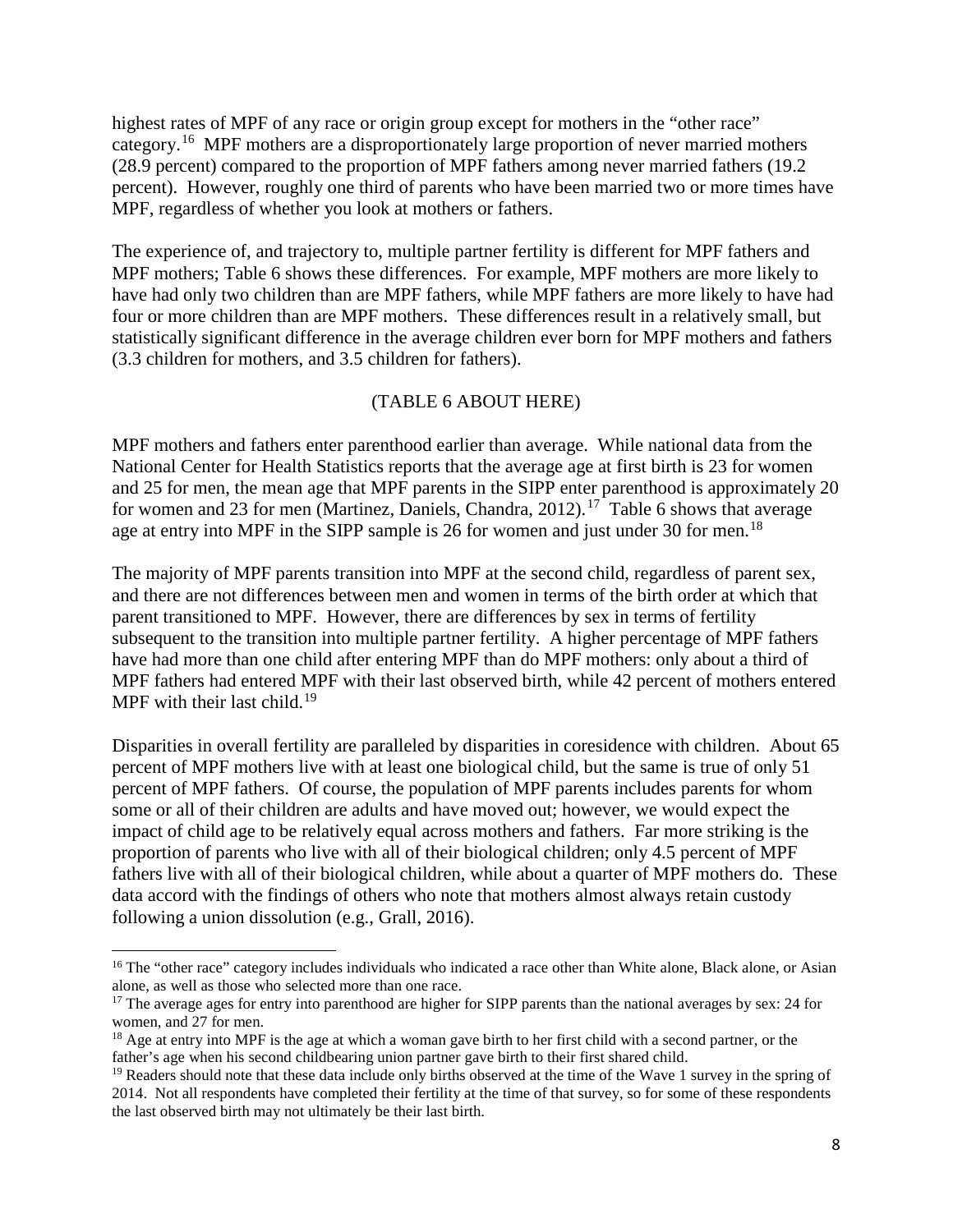The difference in the proportion of mothers and fathers who live with biological children likely helps to explain differences in poverty status. Differential custody of children means that MPF mothers likely have larger households with fewer earners, on average, than do MPF fathers, which results in a lower ratio of income to household size. Therefore, it is perhaps unsurprising that 22.4 percent of MPF mothers live in households below the poverty line, while the same is true of only 12.7 percent of MPF fathers. These data do not negate the overall higher levels of poverty observed for MPF parents when compared to all adults and all parents in Table 2, however. Instead, poverty is likely both a cause of MPF and an outcome, but the effects are exacerbated for custodial parents.

Current relationship status and marital histories also diverge by the sex of the MPF parent in question. For example, 61.8 percent of MPF fathers are married at the time of the interview, and about half (48.2 percent) of all fathers are not only married, but also have children with their current spouse at the time of the interview.  $^{20}$  In contrast, less than half of all MPF mothers are married at the time of the survey, and only about a third of all MPF mothers are married and have children with their spouse. The prevalence of marriage for men extends to marital history; MPF fathers are also more likely to be ever married, and more likely to have ever been divorced, than MPF mothers. Notably, however, a higher percentage of MPF mothers report having ever been widowed than do MPF fathers.

Relatively few MPF parents of either gender are cohabiting; only 10.1 percent of MPF mothers and 11.9 percent of MPF fathers are living with an unmarried partner at the time of the interview. However, what is striking for this population of parents is the number who are neither married nor cohabiting at the time of the interview. About half of MPF mothers do not have a coresident spouse or partner, while the same is true of approximately a quarter of MPF fathers.

# LIMITATIONS

l

Although numerous steps have been taken to address potential issues in these data, there are nonetheless still caveats to these estimates. For example, the SIPP is a nationally representative sample of the civilian, non-institutionalized population. Other research has directly linked incarceration to fertility in higher order partnerships (Cancian, Chung, & Meyer, 2016); in this context, the exclusion of the incarcerated portion of the "institutionalized" population may result in an undercount of the true level of MPF, particularly for men, as men are the majority of the incarcerated population (see Petit & Western, 2004, for a discussion). In fact, Hernandez and Brandon (2002) note that Black men, in particular, are underrepresented in surveys like the SIPP because of their disproportionate representation in both incarcerated and enlisted populations. Given that MPF is higher among the Black alone population, any underrepresentation of Black men may again dampen estimates.

There are also consistent concerns with regard to reporting of sensitive information, such as fertility. Many scholars have found that sensitive information is often underreported during inperson interviews (Marquis, Marquis, & Polich, 1986). Anticipating this concern, the SIPP fertility battery underwent extensive cognitive testing to lessen negative responses to the questions being asked. Even so, the topics covered are likely to have been considered "personal"

<span id="page-9-0"></span> $20$  Due to data constraints, only opposite sex couples are included in measures of shared childbearing in unions.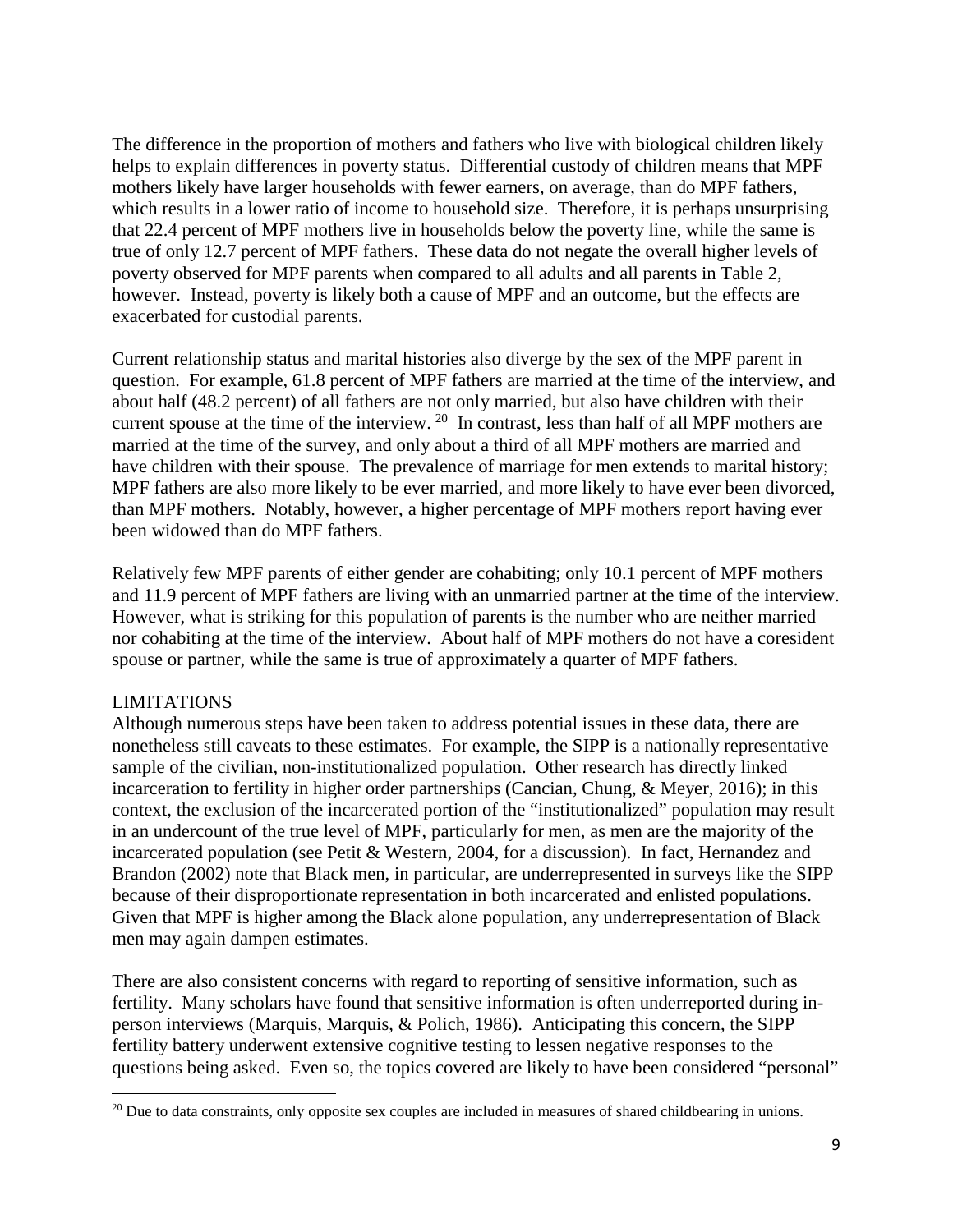questions by many respondents, which may have influenced reporting. These data do not permit an analysis of this type of non-response, but it is important to acknowledge its possibility.

Additionally, many scholars have questioned the validity of men's reports of their own fertility. For example, Rendall et. al. (1999) finds significant underreporting of non-marital and previousmarriage fertility by men, although the authors attribute some of these issues to coverage problems like those discussed above. Nonetheless, inaccurate reporting remains a concern for men's fertility data in the SIPP.

In an effort to counteract these reporting concerns, the fertility battery in the 2014 SIPP was designed to try to address reporting issues. For example, questions asked about shared fertility between coresident partners, and information from a coresident partner's fertility history was used to build a second partner's history. This resulted in low rates of statistical imputation for both men's and women's reports of multiple partner fertility (3.6 percent for both). However, by dint of their comprehensive nature, the data reveal other concerns. For example, roughly 40 percent of men in the SIPP sample report that they are childless, which is higher than the 31 percent of women who report the same. Although this discrepancy is in line with other data on men's childlessness (e.g., Martinez, Daniels, Chandra, 2012), per the logic presented in Amundsen (2014), higher childlessness among men is explainable if the men who have children have those children with more than one woman. However, the SIPP data show lower levels of MPF for men than for women, and generally fewer unions. Given low levels of statistical allocation of both children ever born and multiple partner fertility, this juxtaposition then suggests that respondents in the SIPP are either not fully reporting their fertility, or that the SIPP may not include a truly representative sample of men.

Beyond sampling and reporting concerns, there are also limitations in using these data in terms of what is not included. The SIPP includes respondents' reports of their own MPF, and household roster data on sibling relationships allow some examination of parents' MPF. However, the SIPP does not collect MPF information directly from a child's perspective. This means that if a SIPP child lives with a single parent, we only know about the fertility of that coresident parent, not the parent who lives elsewhere. From a child's perspective, then, we only know whether their coresident parent(s) have MPF. As roughly a third of all children under 18 in the SIPP live with only one biological parent at the time of the survey, and roughly 3 percent do not live with any parents, this omission greatly limits the utility of SIPP for studying the implications of MPF for children.

## CONCLUSIONS

The 2014 SIPP is the first nationally-representative dataset to include a direct measure of multiple partner fertility. These data offer new insight into the extent of familial complexity that many parents and children are navigating, and offers additional information about the correlates of MPF.

The most fundamental finding is that MPF is quite common. Even acknowledging multiple data limitations that may lower estimates of its prevalence in the SIPP, the data still show that more than a quarter of families with minor children have multiple partner fertility. Additionally, one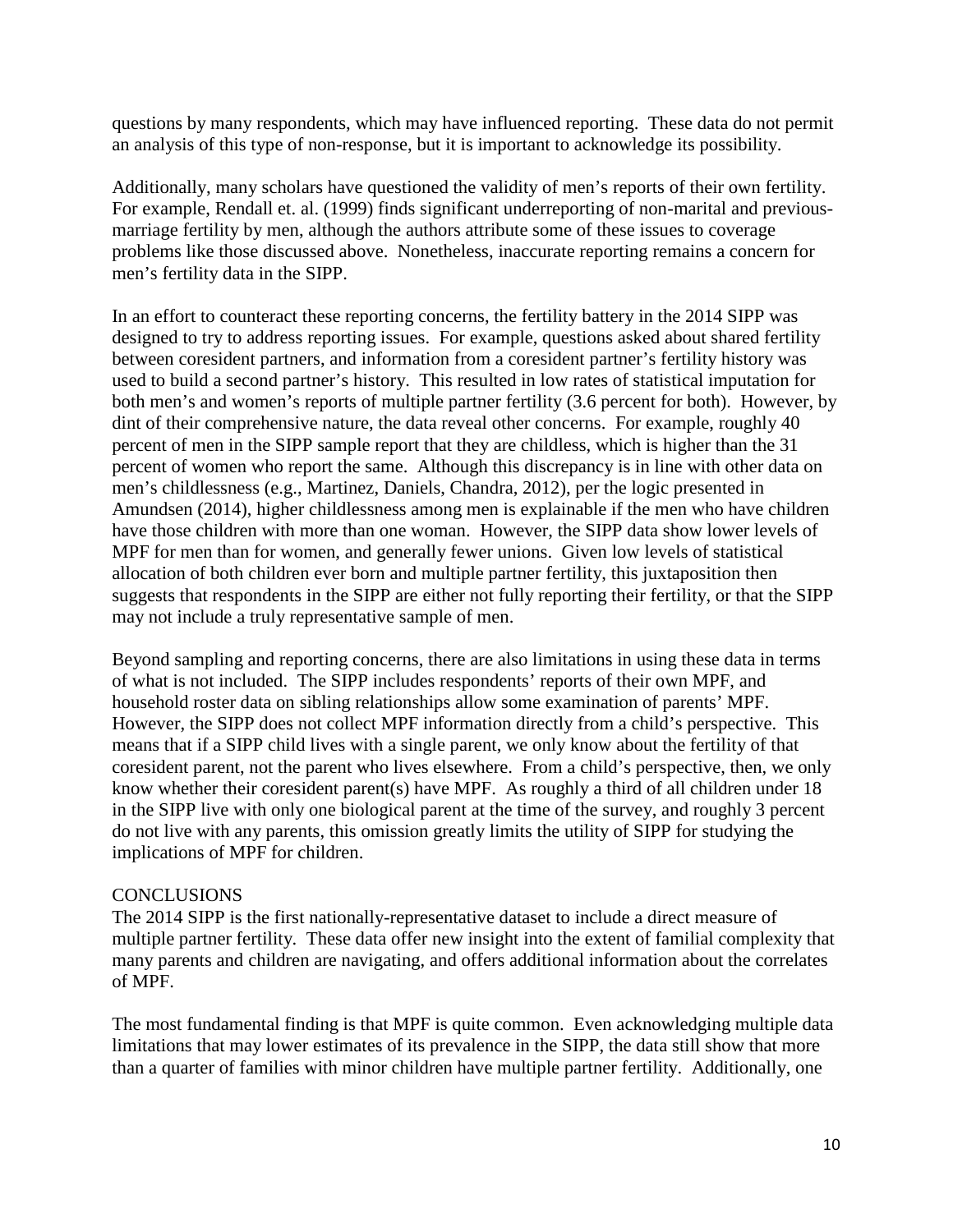out of every ten adults, and one out of every five parents of two or more biological children, have MPF. Moreover, roughly 17 percent of children live with a half sibling.<sup>[21](#page-11-0)</sup>

However, the data also demonstrate the differential prevalence of MPF in different demographic subgroups. For example, roughly a third of parents who have been married two or more times have MPF, while only 15 percent of ever married women, and 14 percent of ever married men, have MPF. The SIPP data further show that the trajectory into parenthood is different for MPF parents than it is for the population of all parents; MPF parents start earlier, and have more kids, than do all parents. The paths through adulthood also diverge. At the time of the interview, MPF parents are less likely to be married, and are less likely to have ever been married, than are all parents. However, a significantly larger percentage of MPF parents has been married two or more times than is true among all parents. Additionally, the data show marked difference in terms of coresidence with children and household poverty for MPF mothers and MPF fathers.

The 2014 SIPP data represent the first nationally-representative collection of information about multiple partner fertility in the United States. These data, although limited to the civilian, noninstitutionalized population, provide estimates against which other data can be compared.<sup>22</sup> Based on these data, the importance of considering families that extend beyond a single household is clear. Although the prevalence of multiple partner fertility varies by subgroup, the overall impression is that MPF is fairly common. Future work using these and other data will need to consider more fully the implications of such family complexity for the individuals involved.

 $\overline{\phantom{a}}$ 

<span id="page-11-0"></span><sup>&</sup>lt;sup>21</sup> This estimate is limited to children under age 18 who live with a biological parent. For a parallel estimate from the 2008 SIPP panel, see Table 4 in:

<https://www.census.gov/content/dam/Census/library/publications/2011/demo/p70-126.pdf>

<span id="page-11-1"></span> $22$  In the interest of facilitating comparison, Appendix Table A presents additional subsample estimates from the 2014 SIPP in comparison to published estimates from other surveys. Statistically significant differences are noted.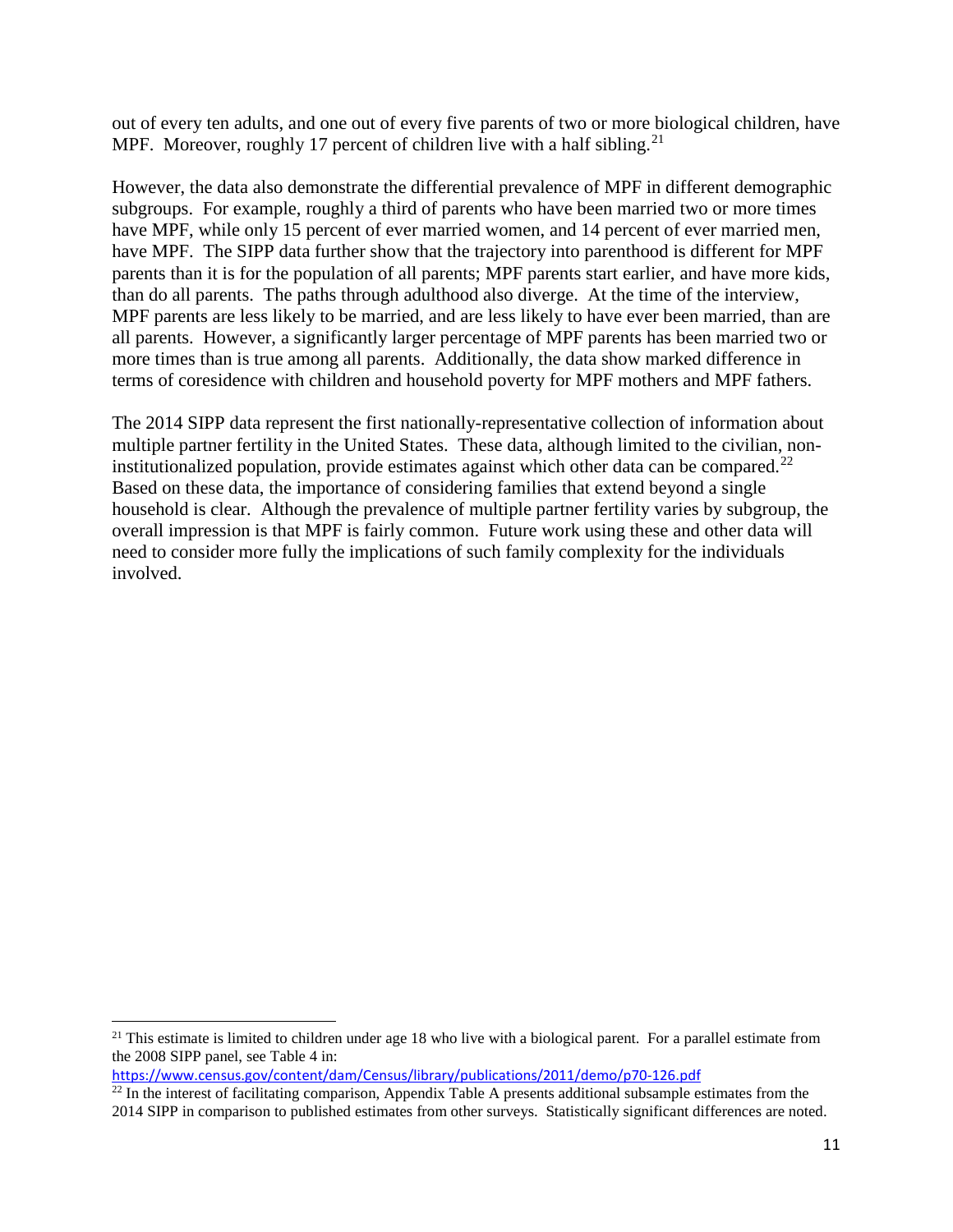#### WORKS CITED

- Amundsen, B. (2014). A quarter of Norwegian men never father children. Science Nordic, published May 9, 2014. Downloaded November 1, 2016 from [http://sciencenordic.com/quarter-norwegian-men-never-father-children.](http://sciencenordic.com/quarter-norwegian-men-never-father-children)
- Bartfeld, J. (2000). Child Support and the Postdivorce Economic Well-Being of Mothers, Fathers, and Children. *Demography, 37*(2), 203.
- Bramlett, M.D. & Mosher, W.D. (2002). Cohabitation, Marriage, Divorce, and Remarriage in the United States. National Center for Health Statistics. Vital Health Statistics, 23(22).
- Cancian, M., Chung, Y., & Meyer, D. (2016). Fathers' Imprisonment and Mothers' Multiple Partner Fertility. *Demography*, 53: 2045-2074.
- Cancian, M., Meyer, D., & Cook, S.T.. (2011). The Evolution of Family Complexity from the Perspective of Children. *Demography*, 48: 957-982.
- Cancian, M., Meyer, D., & Park, H. (2003). "The Importance of Child Support for Low-Income Families." Report prepared for the Wisconsin Department of Workforce Development. July.
- Carlson, M., & Furstenberg, F. (2006). The Prevalence and Correlates of Multipartnered Fertility Among Urban U.S. Parents. *Journal of Marriage and Family*, 68: 718–732.
- Cherlin, A. (1978). Remarriage as an Incomplete Institution. *American Journal of Sociology*, 84(3): 634-650.
- Dorius, C. (2011). Multipartnered fertility at midlife. Paper presented at the National Center for Family and Marriage Research Counting Couples, Counting Families Conference; 19–20 July; Bethesda, MD.
- Evenhouse, E. & Reilly, S. (2012). Multiple-father families and Welfare. *Journal of Family Issues*, 33(7): 966-995.
- Grall, T. (2016). Custodial Mothers and Fathers and their Child Support: 2013. Current Population Reports, P60-255. Washington, D.C., US Census Bureau.
- Guzzo, K. & Dorius, C. (2016). Challenges in Measuring and Studying Multipartnered Fertility in American Survey Data. *Population Research and Policy Review*, 35(2).
- Guzzo, K., & Furstenberg, F. (2007a). Multipartnered Fertility Among American Men. *Demography*, 44(3), 583-601.
- Guzzo, K., & Furstenberg, F. (2007b). Multipartnered Fertility Among Young Women with a Nonmarital First Birth: Prevalence and Risk Factors. *Perspectives on Sexual and Reproductive Health*, 39(1), 29-38.
- Harknett, K. and Knab, J. (2007), More Kin, Less Support: Multipartnered Fertility and Perceived Support Among Mothers. *Journal of Marriage and Family*, 69: 237–253.
- Hernandez, D. & Brandon, P.D. (2002). Who are the fathers of today? In C.S. Tamis-LaMonda and N. Cabrera (Eds.), Handbook of Father Involvement: Multidisciplinary Perspectives. Pp. 33-62. Mahway, NJ: Earbaum.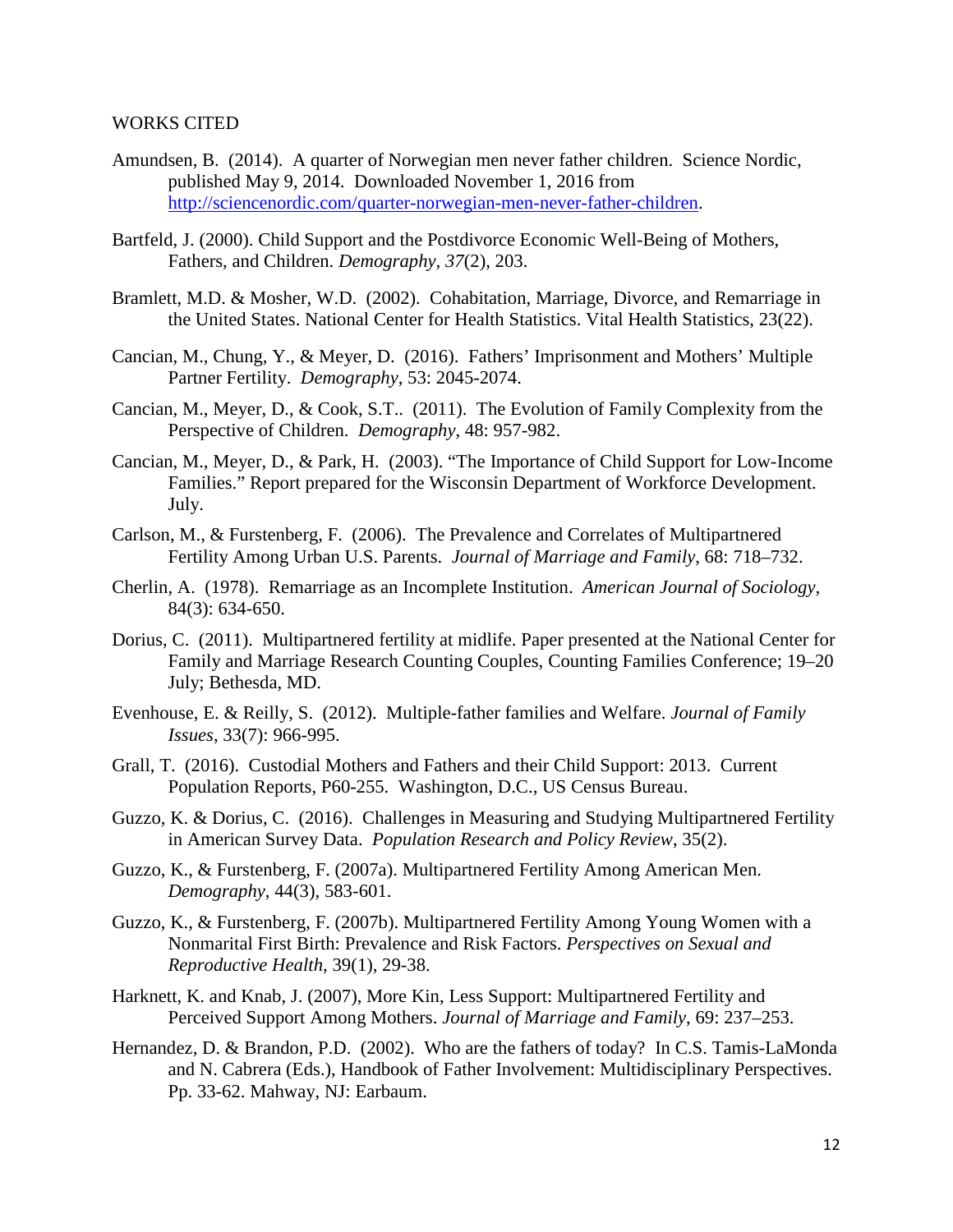- Lewin, A. C. (2005). The Effect of Economic Stability on Family Stability among Welfare Recipients. *Eval Rev, 29*(3), 223-240.
- Maldonado, S. (2006). Deadbeat or Deadbroke: Redefining Child Support for Poor Fathers. *University of California at Davis Law Review, 39*(3), 991-1023.
- Manning, W., & Smock, P. (2000). "Swapping" Families: Serial Parenting and Economic Support for Children. *Journal of Marriage and the Family*, 62, 111-122.
- Marquis, K.H., Marquis, M.S. & Polich, J.M.. (1986). Response Bias and reliability in sensitive topic surveys. Journal of the American Statistical Association, 81(394): 381-389.
- Martinez, G.M., K. Daniels, and A. Chandra. 2012. *Fertility of Men and Women Aged 15–44 Years in the United States: National Survey of Family Growth, 2006–2010*. National Health Statistics Reports; Number 51. National Center for Health Statistics, Hyattsville, MD.
- Meyer, D., Cancian, M., & Cook, S. (2005). Multiple-Partner Fertility: Incidence and Implications for Child Support Policy. *The Social Service Review,* 79(4): 577-58.
- Monte, L. (2011). The Chicken and the Egg of Economic Disadvantage and Multiple Partner Fertility: Which comes first in a sample of low-income women? Western Journal of Black Studies, 35(1): 53-66.
- Monte, L. (2014). Multiplied Disadvantage: Multiple Partner Fertility and Economic Wellbeing into the Great Recession. Paper presented at the Population Association of America Annual Conference, May 1-3: Boston, MA.
- Petit, R., & Western, B. (2004). Mass Imprisonment and the Life Course: Race and Class Inequality in U.S. Incarceration. *American Sociological Review*, 69: 151-169.
- Rendall, M., Clarke, L., Peters, H.E., Ranjit, N., & Verropoulou, G. (1999). Incomplete reporting of men's fertility in the United States and Britain: A research note. *Demography*, 36(1): 135-144.
- Schondelmyer, E. (2017). Demographics and Living Arrangements: 2013. Current Population Reports, P70BR-148. U.S. Census Bureau: Washington D.C..
- Scott, M., Peterson, K., Ikramullah, E., Manlove, J. (2013). Multiple partner fertility among unmarried nonresident fathers. In: Tamis-LeMonda, CS.; Cabrera, N., editors. Handbook of father involvement: Multidisciplinary perspectives. 2nd ed.. Mahwah, NJ: Lawrence Erlbaum Associates: 97-115.
- Sinkewicz, M., Garfinkle, I. (2009). Unwed Fathers' Ability to Pay Child Support: New Estimates Accounting for Multiple-Partner Fertility. *Demography*, 46(2): 247-263.
- Stewart, S. (2005). How the birth of a child affects involvement with stepchildren. *Journal of Marriage and Family*, 67: 461-473.
- Stewart, S. (2007). Brave New Stepfamilies: Diverse paths toward stepfamily living. Sage Publications: Thousand Oaks, CA.
- Tach, L. & Edin, K. (2013). The compositional and institutional sources of union dissolution for married and unmarried parents in the United States. *Demography*, 50: 1789-1818.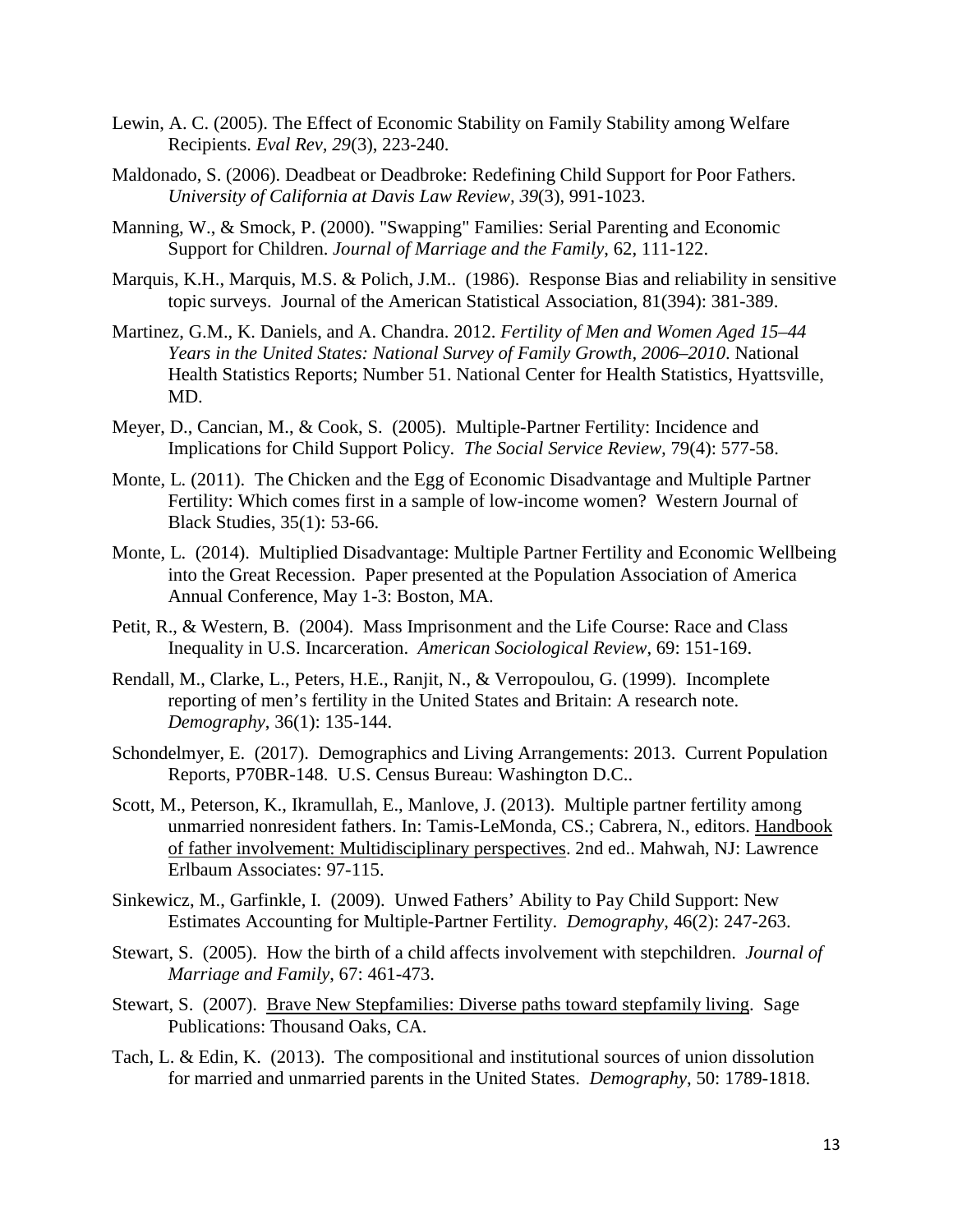#### **TABLE 1: Overall Prevalence of Multiple Partner Fertility (MPF)**

(Numbers in thousands)

|                                       | All     | Have MPF |         |        |  |  |
|---------------------------------------|---------|----------|---------|--------|--|--|
|                                       | Number  | Number   | Percent | MOE(1) |  |  |
| Persons aged 15+                      | 252,089 | 25,436   | 10.1    | 0.3    |  |  |
| Persons aged 15+ who are parents (2)  | 161,690 | 25,436   | 15.7    | 0.4    |  |  |
| Parents of 2+ biological children     | 123,479 | 25,436   | 20.6    | 0.5    |  |  |
| Families living with children <18 (3) | 36,588  | 9,796    | 26.8    | 1.0    |  |  |
| Parent with no partner present (4)    | 11,711  | 3,576    | 30.5    | 2.0    |  |  |
| Partnered parent families             | 24,878  | 6,220    | 25.0    | 1.1    |  |  |
| Married parent families               | 21,897  | 4,921    | 22.5    | 1.1    |  |  |
| Cohabiting parent families            | 2,981   | 1,300    | 43.6    | 4.2    |  |  |

SOURCE: U.S. Census Bureau, Survey of Income and Program Participation, 2014 Panel, Wave 1

(1) This number, when added to or subtracted from the estimate, represents the 95-percent confidence interval around the estimate.

(2) This sample is limited to parents with biological children; the children may be of any age.

(3) For these purposes, a family is defined as any familial grouping including at least one parent/child pair who live together and in which the child is less than 18 years old. Multiple partner fertility is indicated if either parent (including step- and adoptive parents) has children with more than one person. Each family is counted only once, regardless of how many children are in the family. A single household can contain more than one family.

(4) These are parents who do not have a spouse or cohabiting partner in the household.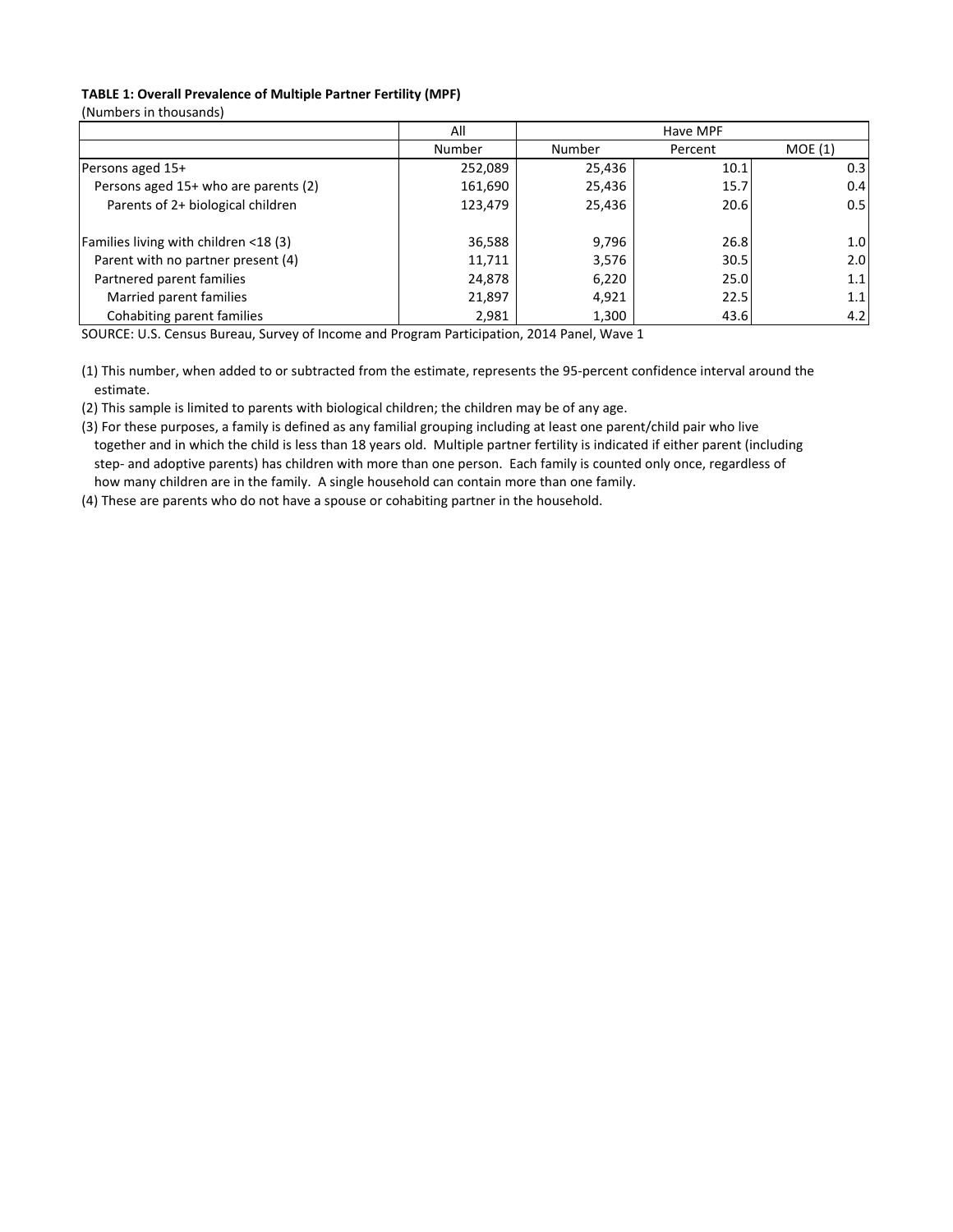# **TABLE 2: Prevalence of Parental Multiple Partner Fertility Among Children**

(Numbers in thousands)

|                                                  | Number | Percent | MOE(1)  |
|--------------------------------------------------|--------|---------|---------|
| Children < $18(2)$                               | 70,923 | 100.0   | 0.0     |
| Has half siblings in household (3)               | 12,475 | 17.6    | 1.0     |
| Children < 18 living with two biological parents | 43,400 | 100.0   |         |
| Has half siblings                                | 9,474  | 21.8    | 1.2     |
| Has half siblings in household (3)               | 3,648  | 8.4     | 0.8     |
| Has half siblings not in household (4)           | 6,762  | 15.6    | $1.1\,$ |

SOURCE: U.S. Census Bureau, Survey of Income and Program Participation, 2014 Panel, Wave 1

- (1) This number, when added to or subtracted from the estimate, represents the 95-percent confidence interval around the estimate.
- (2) Limited to children under 18 living with at least one biological parent as of December 2013.
- (3) This measure reflects children's families as of December 2013.
- (4) This estimate likely represents a lower bound. Due to limitations of the data, we are unable to fully estimate half siblings when a parent has more than two childbearing unions.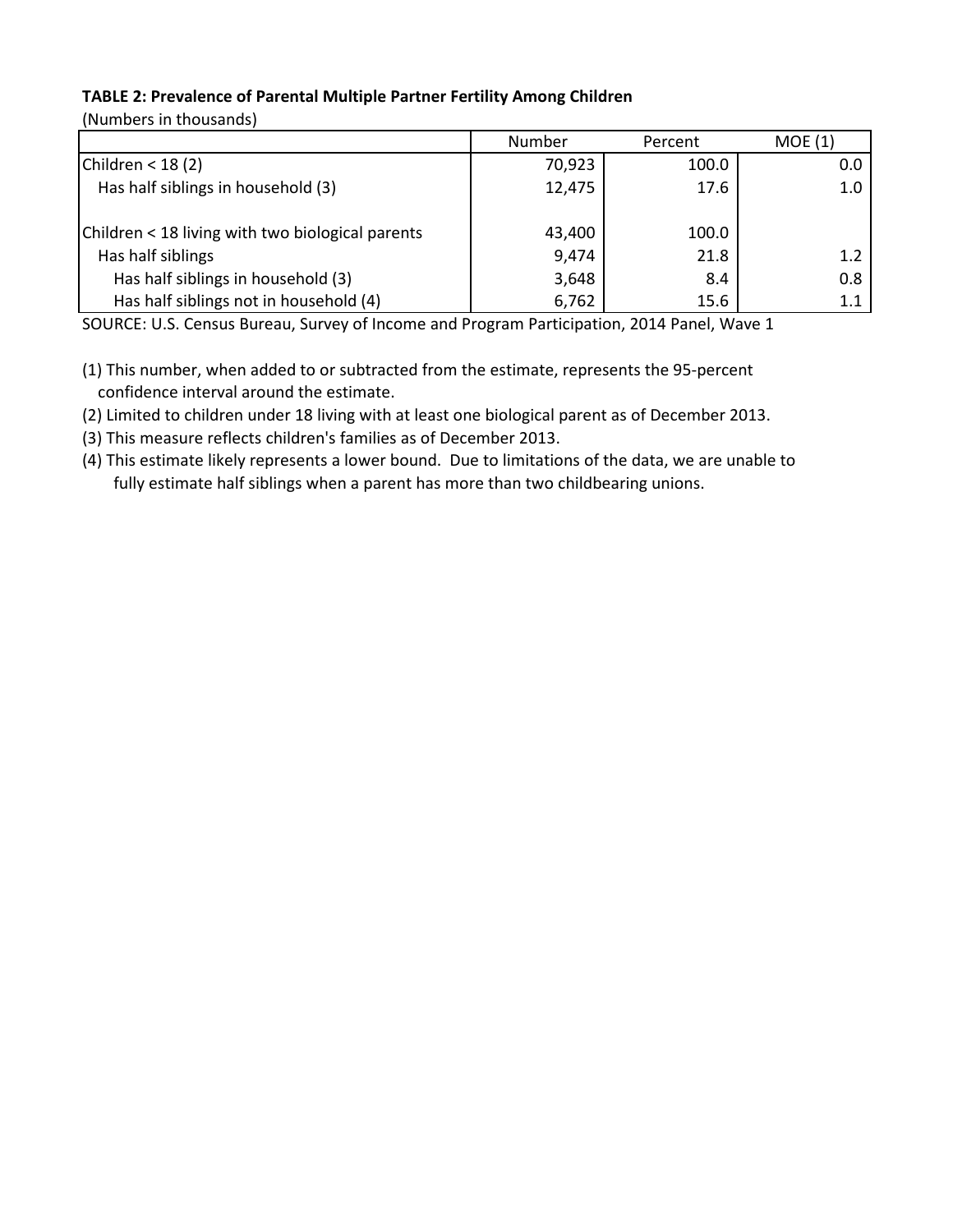#### **TABLE 3a: Demographic Characteristics of Adults, Parents, and Types of Parents**

(Numbers in thousands)

|                                    |           |                   |        |         |             |        |        | Multiple Partner Fertility (MPF) |        |         |                                        |        |
|------------------------------------|-----------|-------------------|--------|---------|-------------|--------|--------|----------------------------------|--------|---------|----------------------------------------|--------|
|                                    |           | <b>All Adults</b> |        |         | All Parents |        |        | Parents                          |        |         | Single Partner Fertility (SPF) Parents |        |
|                                    |           | Percent of        |        |         | Percent of  |        |        | Percent of                       |        |         | Percent of                             |        |
|                                    | N         | total             | MOE(1) | N       | total       | MOE(1) | N      | total                            | MOE(1) | N       | total                                  | MOE(1) |
| Sample                             | 252,089   | 100.0             | 0.0    | 161,690 | 100.0       | 0.0    | 25,436 | 100.0                            | 0.0    | 136,255 | 100.0                                  | 0.0    |
| Male                               | 121,715   | 48.3              | 0.1    | 72,022  | 44.5        | 0.2    | 10,475 | 41.2                             | 1.2    | 61,547  | 45.2                                   | 0.3    |
| Female                             | 130,375   | 51.7              | 0.1    | 89,668  | 55.5        | 0.2    | 14,961 | 58.8                             | 1.2    | 74,708  | 54.8                                   | 0.3    |
| AGE                                |           |                   |        |         |             |        |        |                                  |        |         |                                        |        |
| 15-19                              | 21,000    | 8.3               | 0.1    | 540     | 0.3         | 0.1    | 18     | 0.1                              | 0.1    | 523     | 0.4                                    | 0.1    |
| $20 - 29$                          | 42,681    | 16.9              | 0.1    | 12,178  | 7.5         | 0.3    | 1,685  | 6.6                              | 0.6    | 10,492  | 7.7                                    | 0.3    |
| 30-39                              | 40,383    | 16.0              | 0.1    | 27,644  | 17.1        | 0.3    | 4,615  | 18.1                             | 1.0    | 23,029  | 16.9                                   | 0.4    |
| 40-49                              | 40,825    | 16.2              | 0.1    | 32,518  | 20.1        | 0.3    | 6,090  | 23.9                             | 1.1    | 26,428  | 19.4                                   | 0.4    |
| 50-59                              | 43,889    | 17.4              | 0.1    | 34,720  | 21.5        | 0.3    | 6,328  | 24.9                             | 1.2    | 28,392  | 20.8                                   | 0.3    |
| 60-69                              | 33,296    | 13.2              | 0.1    | 27,671  | 17.1        | 0.3    | 4,032  | 15.9                             | 0.9    | 23,639  | 17.3                                   | 0.3    |
| $70+$                              | 30,015    | 11.9              | 0.1    | 26,419  | 16.3        | 0.2    | 2,668  | 10.5                             | 0.8    | 23,751  | 17.4                                   | 0.3    |
| Median age at interview            | 45        |                   |        | 52      |             |        | 50     |                                  |        | 52      |                                        |        |
| Median age at first birth          | <b>NA</b> |                   |        | 24      |             |        | 21     |                                  |        | 25      |                                        |        |
| <b>RACE &amp; ETHNICITY</b>        |           |                   |        |         |             |        |        |                                  |        |         |                                        |        |
| White alone                        | 198,835   | 78.9              | 0.0    | 128,422 | 79.4        | 0.3    | 17,847 | 70.2                             | 1.0    | 110,575 | 81.2                                   | 0.3    |
| <b>Black alone</b>                 | 31,417    | 12.5              | 0.0    | 20,211  | 12.5        | 0.2    | 5,865  | 23.1                             | 1.0    | 14,346  | 10.5                                   | 0.2    |
| Asian alone                        | 13,789    | 5.5               | 0.2    | 8.476   | 5.2         | 0.3    | 598    | 2.4                              | 0.4    | 7,878   | 5.8                                    | 0.3    |
| All other races, race combinations | 8,048     | 3.2               | 0.2    | 4,581   | 2.8         | 0.2    | 1,126  | 4.4                              | 0.6    | 3,455   | 2.5                                    | 0.2    |
| Hispanic (of any race)             | 39,095    | 15.5              | 0.0    | 25,105  | 15.5        | 0.2    | 4,452  | 17.5                             | 1.0    | 20,653  | 15.2                                   | 0.3    |
| <b>EDUCATION</b>                   |           |                   |        |         |             |        |        |                                  |        |         |                                        |        |
| Less than a high school degree     | 41,993    | 16.7              | 0.3    | 22,285  | 13.8        | 0.5    | 4,777  | 18.8                             | 1.2    | 17,509  | 12.8                                   | 0.4    |
| High school degree                 | 69,861    | 27.7              | 0.4    | 49,827  | 30.8        | 0.5    | 8,995  | 35.4                             | 1.5    | 40,832  | 30.0                                   | 0.6    |
| Some college, no degree            | 48,831    | 19.4              | 0.4    | 29,409  | 18.2        | 0.4    | 5,609  | 22.1                             | 1.1    | 23,800  | 17.5                                   | 0.5    |
| Associate's degree                 | 20,897    | 8.3               | 0.3    | 14,486  | 9.0         | 0.3    | 2,209  | 8.7                              | 0.7    | 12,277  | 9.0                                    | 0.3    |
| Bachelor's degree                  | 44,888    | 17.8              | 0.4    | 28,081  | 17.4        | 0.5    | 2,350  | 9.2                              | 0.8    | 25,731  | 18.9                                   | 0.5    |
| Graduate or Professional degree    | 25,618    | 10.2              | 0.3    | 17,602  | 10.9        | 0.4    | 1,496  | 5.9                              | 0.7    | 16,106  | 11.8                                   | 0.5    |

SOURCE: U.S. Census Bureau, Survey of Income and Program Participation, 2014 Panel, Wave 1

NOTE: Estimates are weighted so as to be nationally representative. When added together, individual estimates may not equal the

total due to rounding.

NA = Not applicable

(1) This number, when added to or subtracted from the estimate, represents the 95-percent confidence interval around the estimate.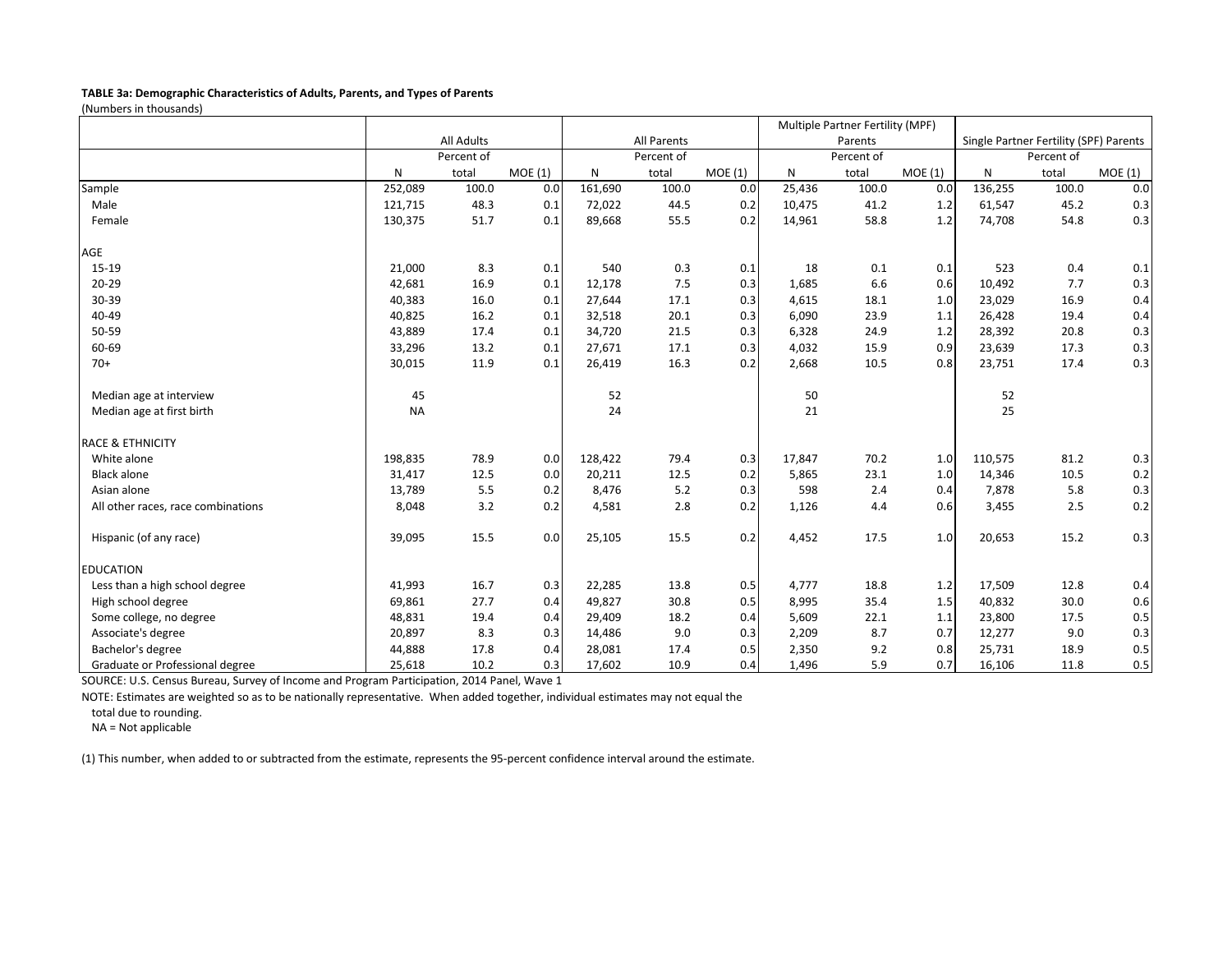#### **TABLE 3b: Interview Month Characteristics of Adults, Parents, and Types of Parents**

(Numbers in thousands)

|                                                                                            |         |                   |        |           |             |        |           | Multiple Partner Fertility (MPF) |        |           |                                        |        |
|--------------------------------------------------------------------------------------------|---------|-------------------|--------|-----------|-------------|--------|-----------|----------------------------------|--------|-----------|----------------------------------------|--------|
|                                                                                            |         | <b>All Adults</b> |        |           | All Parents |        |           | Parents                          |        |           | Single Partner Fertility (SPF) Parents |        |
|                                                                                            |         | Percent of        |        |           | Percent of  |        |           | Percent of                       |        |           | Percent of                             |        |
|                                                                                            | N       | total             | MOE(1) | N         | total       | MOE(1) | N         | total                            | MOE(1) | N         | total                                  | MOE(1) |
| Sample                                                                                     | 252,089 | 100.0             | 0.0    | 161,690   | 100.0       | 0.0    | 25,436    | 100.0                            | 0.0    | 136,255   | 100.0                                  | 0.0    |
| POVERTY STATUS AT TIME OF INTERVIEW (2)                                                    |         |                   |        |           |             |        |           |                                  |        |           |                                        |        |
| Lives in household below poverty line                                                      | 31,217  | 12.4              | 0.4    | 18,610    | 11.5        | 0.4    | 4,681     | 18.4                             | 1.0    | 13,929    | 10.2                                   | 0.4    |
| Lives in household at or above the poverty line                                            | 220,873 | 87.6              | 0.4    | 143,081   | 88.5        | 0.4    | 20,755    | 81.6                             | 1.0    | 122,326   | 89.8                                   | 0.4    |
| Lives in household at or above 2x poverty                                                  | 177,786 | 70.5              | 0.5    | 114,362   | 70.7        | 0.6    | 15,011    | 59.0                             | 1.3    | 99,351    | 72.9                                   | 0.6    |
| NUMBER OF CHILDREN EVER BORN/FATHERED                                                      |         |                   |        |           |             |        |           |                                  |        |           |                                        |        |
| No children                                                                                | 90,399  | 35.9              | 0.4    | <b>NA</b> |             |        | <b>NA</b> |                                  |        | <b>NA</b> |                                        |        |
| One child                                                                                  | 38,212  | 15.2              | 0.4    | 38,212    | 23.6        | 0.6    | <b>NA</b> |                                  |        | 38,212    | 28.0                                   | 0.7    |
| Two children                                                                               | 61,774  | 24.5              | 0.4    | 61,774    | 38.2        | 0.7    | 7,568     | 29.8                             | 1.2    | 54.206    | 39.8                                   | 0.7    |
| Three children                                                                             | 35,216  | 14.0              | 0.3    | 35,216    | 21.8        | 0.5    | 8,348     | 32.8                             | 1.3    | 26,868    | 19.7                                   | 0.6    |
| Four or more children                                                                      | 26,489  | 10.5              | 0.4    | 26,489    | 16.4        | 0.6    | 9,520     | 37.4                             | 1.5    | 16,970    | 12.5                                   | 0.5    |
| Mean number of children ever born/fathered                                                 | 1.6     |                   |        | 2.4       |             |        | 3.4       |                                  |        | 2.3       |                                        |        |
| PRESENCE OF PARTNER AT TIME OF INTERVIEW                                                   |         |                   |        |           |             |        |           |                                  |        |           |                                        |        |
| Married, spouse present                                                                    | 122,482 | 48.6              | 0.5    | 103,929   | 64.3        | 0.5    | 12,954    | 50.9                             | 1.4    | 90,975    | 66.8                                   | 0.6    |
| Spouse has MPF                                                                             | 12,952  | 5.1               | 0.2    | 12,297    | 7.6         | 0.3    | 2,407     | 9.5                              | 1.0    | 9,891     | 7.3                                    | 0.3    |
| Has biological children with spouse (3)<br>Has biological children with spouse, and spouse | 86,004  | 34.1              | 0.5    | 86,004    | 53.2        | 0.7    | 9,851     | 38.7                             | 1.4    | 76,153    | 55.9                                   | 0.7    |
| has MPF (3)                                                                                | 9,849   | 3.9               | 0.2    | 9.849     | 6.1         | 0.3    | 1,900     | 7.5                              | 1.0    | 7,950     | 5.8                                    | 0.3    |
| Cohabiting                                                                                 | 18,943  | 7.5               | 0.3    | 11,058    | 6.8         | 0.4    | 2,749     | 10.8                             | 0.9    | 8,309     | 6.1                                    | 0.4    |
| Partner has MPF                                                                            | 2,749   | 1.1               | 0.1    | 2,389     | 1.5         | 0.2    | 570       | 2.2                              | 0.6    | 1,820     | 1.3                                    | 0.1    |
| Has biological children with partner (3)                                                   | 5,546   | 2.2               | 0.2    | 5,546     | 3.4         | 0.3    | 1,408     | 5.5                              | 0.7    | 4,138     | 3.0                                    | 0.3    |
| Has biological children with partner, and partner                                          |         |                   |        |           |             |        |           |                                  |        |           |                                        |        |
| has MPF (3)                                                                                | 1,408   | 0.6               | 0.1    | 1,408     | 0.9         | 0.1    | 239       | 0.9                              | 0.3    | 1,170     | 0.9                                    | 0.1    |
| No coresident partner                                                                      | 110,665 | 43.9              | 0.5    | 46,703    | 28.9        | 0.5    | 9,733     | 38.3                             | 1.4    | 36,970    | 27.1                                   | 0.5    |
| <b>MARITAL HISTORY</b>                                                                     |         |                   |        |           |             |        |           |                                  |        |           |                                        |        |
| Ever married                                                                               | 172,709 | 68.5              | 0.4    | 145,881   | 90.2        | 0.4    | 21,434    | 84.3                             | 1.1    | 124,447   | 91.3                                   | 0.3    |
| Married 2+ times                                                                           | 41,309  | 16.4              | 0.3    | 36,269    | 22.4        | 0.5    | 12,018    | 47.2                             | 1.3    | 24,251    | 17.8                                   | 0.5    |
| Never married                                                                              | 79,380  | 31.5              | 0.4    | 15,810    | 9.8         | 0.4    | 4,002     | 15.7                             | 1.1    | 11,808    | 8.7                                    | 0.3    |

SOURCE: U.S. Census Bureau, Survey of Income and Program Participation, 2014 Panel, Wave 1

NOTE: Estimates are weighted so as to be nationally representative. When added together, individual estimates may not equal the

total due to rounding.

NA = Not applicable

(1) This number, when added to or subtracted from the estimate, represents the 95-percent confidence interval around the estimate.

(2) Poverty status is determined using the Federal Poverty Line for a household of that size.

(3) Due to constraints of the data, estimates of shared fertility are limited to opposite sex couples.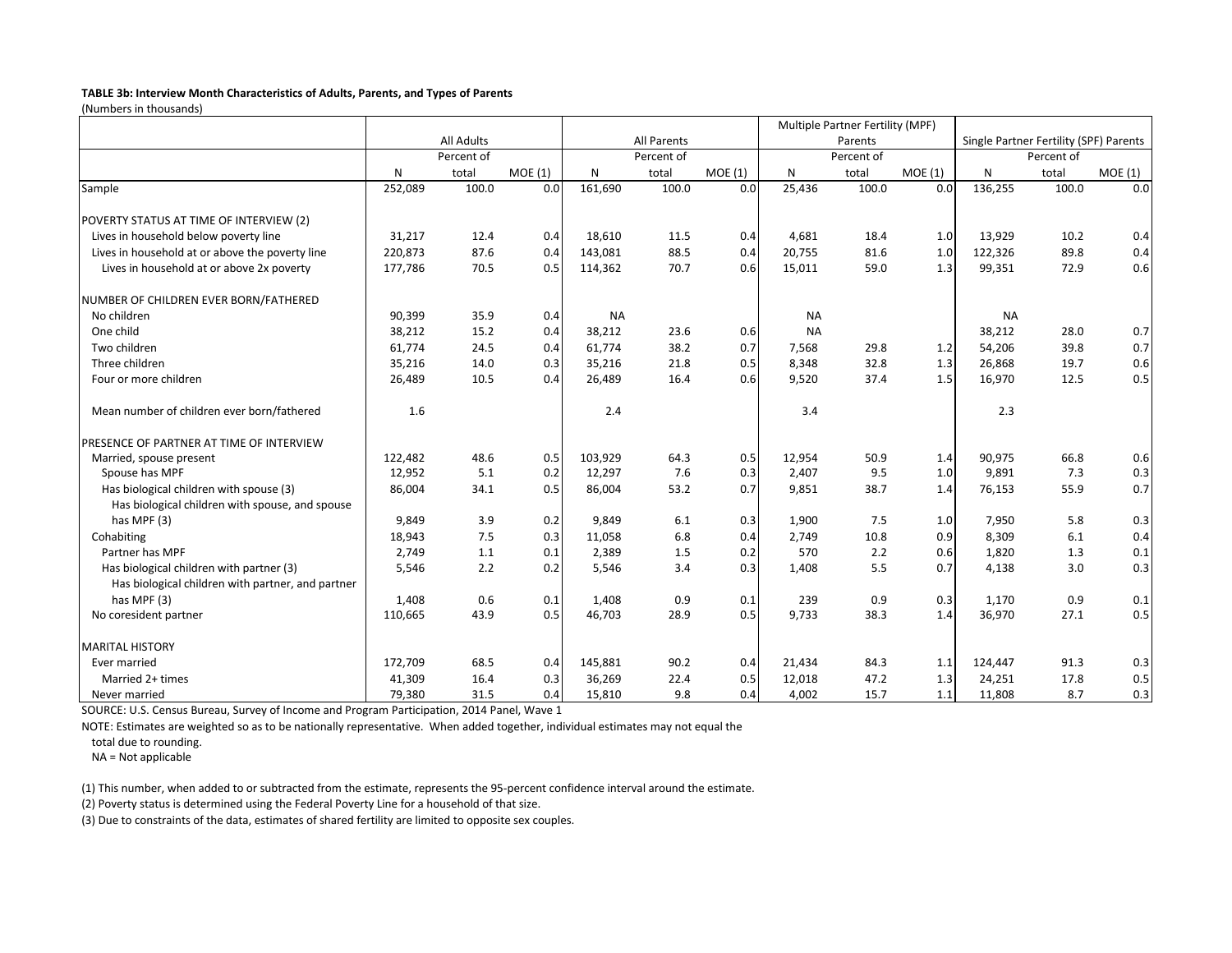#### **TABLE 4: Logistic Regressions Predicting Poverty by MPF Status**

|                                                                      | All Adults |         |           |          | <b>All Parents</b> |           |           |          |
|----------------------------------------------------------------------|------------|---------|-----------|----------|--------------------|-----------|-----------|----------|
|                                                                      |            |         | Odds      |          | Odds               |           |           |          |
|                                                                      | Estimate   | SE      | Ratio     | P < .05  | Estimate           | <b>SE</b> | Ratio     | P < 0.05 |
| Intercept                                                            | 5.2        | 0.00273 | <b>NA</b> | < .0001  | 7.1                | 0.00400   | <b>NA</b> | < .0001  |
| Multiple partner fertility (0/1, 1=yes)                              | 0.4        | 0.00064 | 1.48      | < 0.0001 | 0.3                | 0.00065   | 1.40      | < .0001  |
| Female $(0/1, 1 = yes)$                                              | 0.3        | 0.00040 | 1.29      | < .0001  | 0.4                | 0.00054   | 1.52      | < .0001  |
| Age (continuous, in years)                                           | 0.0        | 0.00001 | 0.98      | < .0001  | 0.0                | 0.00002   | 0.97      | < .0001  |
| White alone $(0/1, 1 = yes)$                                         | $-0.5$     | 0.00045 | 0.58      | < .0001  | $-0.6$             | 0.00059   | 0.56      | < .0001  |
| Hispanic Origin (0/1, 1=yes)                                         | 0.3        | 0.00051 | 1.37      | < .0001  | 0.2                | 0.00069   | 1.21      | < .0001  |
| Educational Attainment (categorical, higher values = more education) | $-0.2$     | 0.00007 | 0.85      | < .0001  | $-0.2$             | 0.00009   | 0.82      | < .0001  |
| Children ever born (continuous)                                      | 0.1        | 0.00015 | 1.05      | < .0001  | 0.1                | 0.00019   | 1.09      | < .0001  |

SOURCE: U.S. Census Bureau, Survey of Income and Program Participation, 2014 Panel, Wave 1

NA = Not applicable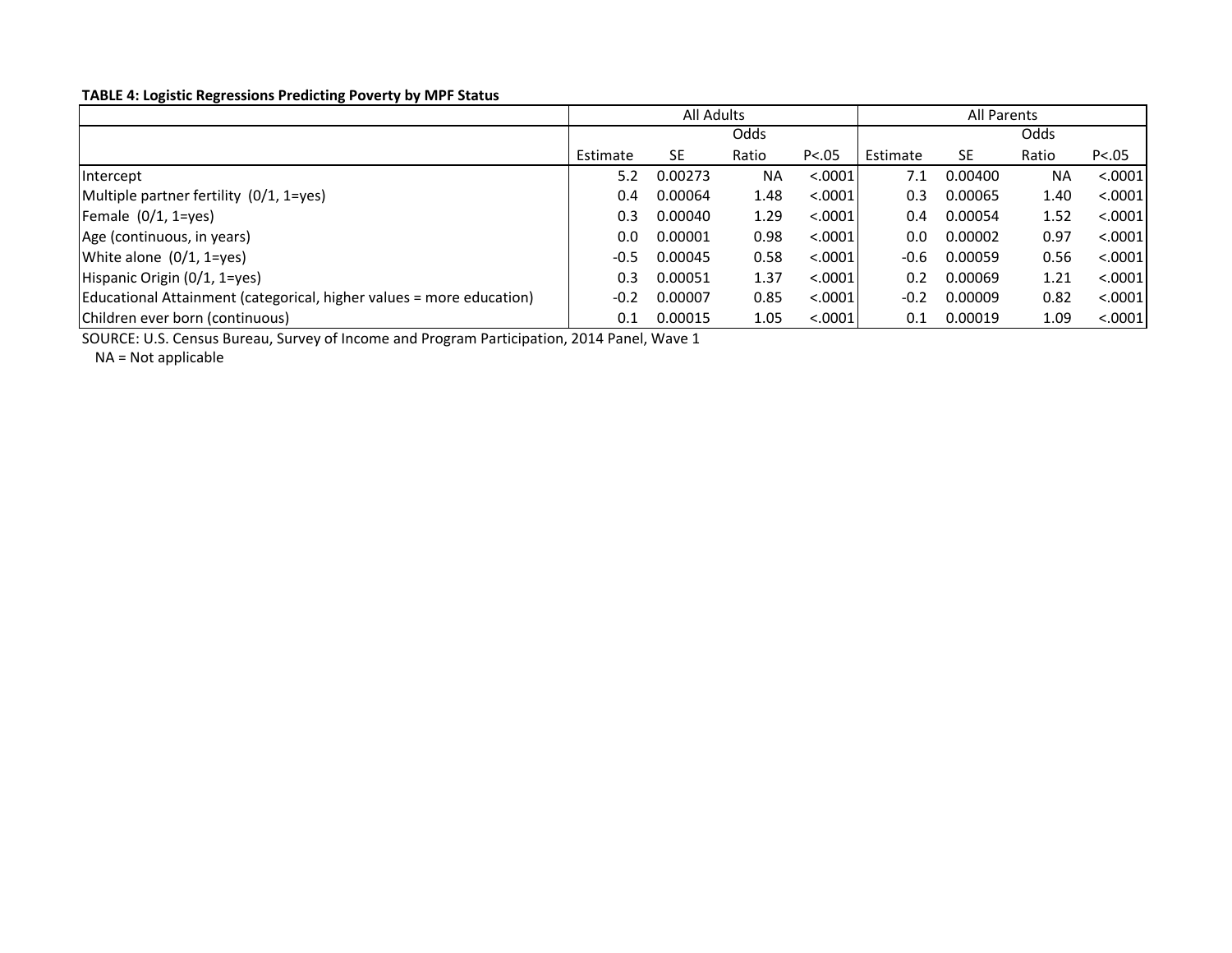#### **TABLE 5: Prevalence of Multiple Partner Fertility (MPF) in Demographic Subgroups, by Parent Sex** (Numbers in thousands)

|                                    |        | Mothers   |            |        |              | Fathers   |            |        |  |  |
|------------------------------------|--------|-----------|------------|--------|--------------|-----------|------------|--------|--|--|
|                                    |        | Number in | Percent of |        |              | Number in | Percent of |        |  |  |
|                                    |        | group who | group to   |        |              | group who | group to   |        |  |  |
|                                    | N      | have MPF  | have MPF   | MOE(1) | $\mathsf{N}$ | have MPF  | have MPF   | MOE(1) |  |  |
| <b>TOTAL</b>                       | 89,668 | 14,961    | 16.7       | 0.5    | 72,022       | 10,475    | 14.5       | 0.5    |  |  |
| AGE AT TIME OF INTERVIEW           |        |           |            |        |              |           |            |        |  |  |
| 15-19                              | 389    | 15        | 3.9        | 3.7    | 151          | 2         | 1.4        | 2.9    |  |  |
| $20 - 29$                          | 7,873  | 1,255     | 15.9       | 1.6    | 4,305        | 430       | 10.0       | 1.8    |  |  |
| 30-39                              | 15,465 | 3,069     | 19.8       | 1.4    | 12,179       | 1,545     | 12.7       | 1.4    |  |  |
| 40-49                              | 17,297 | 3,612     | 20.9       | 1.5    | 15,222       | 2,478     | 16.3       | 1.4    |  |  |
| 50-59                              | 18,732 | 3,454     | 18.4       | 1.2    | 15,988       | 2,875     | 18.0       | 1.3    |  |  |
| 60-69                              | 14,762 | 2,174     | 14.7       | 1.2    | 12,909       | 1,858     | 14.4       | 1.4    |  |  |
| $70+$                              | 15,151 | 1,381     | 9.1        | 1.0    | 11,268       | 1,287     | 11.4       | 1.3    |  |  |
| <b>RACE &amp; ETHNICITY</b>        |        |           |            |        |              |           |            |        |  |  |
| White alone                        | 70,311 | 10,354    | 14.7       | 0.6    | 58,111       | 7,493     | 12.9       | 0.6    |  |  |
| <b>Black alone</b>                 | 11,990 | 3,546     | 29.6       | 1.6    | 8,221        | 2,319     | 28.2       | 2.0    |  |  |
| Asian alone                        | 4,751  | 324       | 6.8        | 1.6    | 3,725        | 274       | 7.4        | 2.2    |  |  |
| All other races, race combinations | 2,617  | 737       | 28.2       | 3.8    | 1,964        | 389       | 19.8       | 4.0    |  |  |
| Hispanic (of any race)             | 13,833 | 2,667     | 19.3       | 1.4    | 11,271       | 1,785     | 15.8       | 1.3    |  |  |
| <b>MARITAL HISTORY</b>             |        |           |            |        |              |           |            |        |  |  |
| Ever married                       | 79,679 | 12,076    | 15.2       | 0.6    | 66,201       | 9,358     | 14.1       | 0.5    |  |  |
| Married 2+ times                   | 19,566 | 6,434     | 32.9       | 1.5    | 16,703       | 5,585     | 33.4       | 1.6    |  |  |
| Never married                      | 9,989  | 2,885     | 28.9       | 2.0    | 5,820        | 1,117     | 19.2       | 2.4    |  |  |

SOURCE: U.S. Census Bureau, Survey of Income and Program Participation, 2014 Panel, Wave 1

NOTE: Estimates are weighted so as to be nationally representative. When added together, individual estimates may

not equal the total due to rounding.

NA = Not applicable

(1) This number, when added to or subtracted from the estimate, represents the 95-percent confidence interval around the estimate.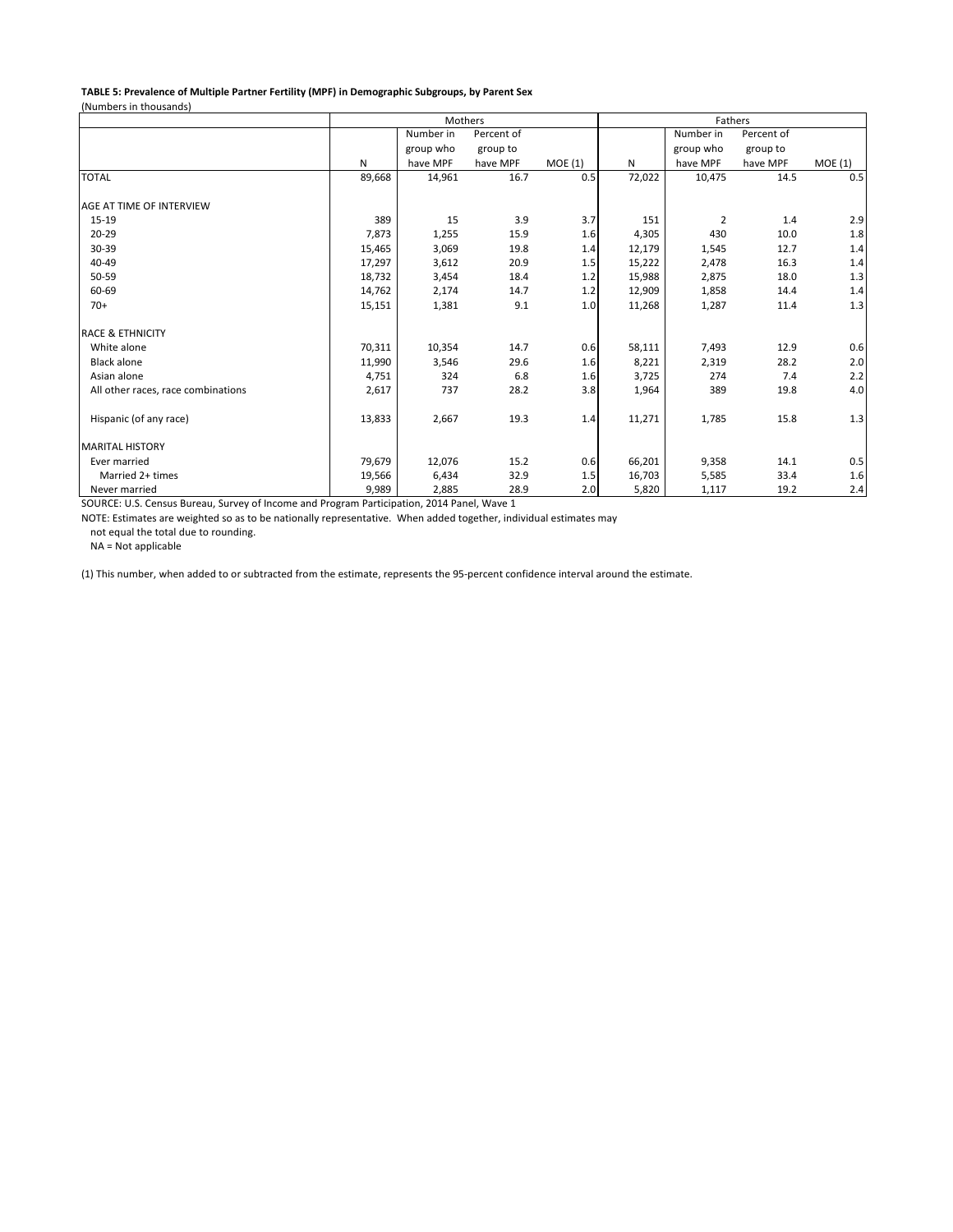#### **TABLE 6: Multiple Partner Fertility Characteristics by Parent Sex**

(Numbers in thousands)

|                                                              |        | <b>MPF Mothers</b> |         |        | <b>MPF Fathers</b> |         |  |  |
|--------------------------------------------------------------|--------|--------------------|---------|--------|--------------------|---------|--|--|
|                                                              |        | Percent of         |         |        | Percent of         |         |  |  |
|                                                              | N      | total              | MOE(1)  | N      | total              | MOE(1)  |  |  |
| <b>TOTAL</b>                                                 | 14,961 | 100.0              | 0.0     | 10,475 | 100.0              | 0.0     |  |  |
| NUMBER OF CHILDREN EVER BORN / BIOLOGICALLY FATHERED         |        |                    |         |        |                    |         |  |  |
| Two children                                                 | 4,832  | 32.3               | 1.6     | 2,736  | 26.1               | 1.8     |  |  |
| Three children                                               | 4,993  | 33.4               | $1.8\,$ | 3,356  | 32.0               | 1.8     |  |  |
| Four or more children                                        | 5,136  | 34.3               | 1.8     | 4,384  | 41.8               | 2.2     |  |  |
| Mean number of children ever born/fathered                   | 3.3    | ΝA                 |         | 3.5    | <b>NA</b>          |         |  |  |
| MEAN AGE AT FIRST BIRTH                                      | 20.5   | ΝA                 |         | 23.3   | <b>NA</b>          |         |  |  |
| MEAN AGE AT MPF ENTRY                                        | 26.2   | <b>NA</b>          |         | 29.5   | <b>NA</b>          |         |  |  |
| BIRTH ORDER OF MPF CHILD & NUMBER OF CHILDBEARING UNIONS     |        |                    |         |        |                    |         |  |  |
| Second child                                                 | 12,688 | 84.8               | 1.3     | 9,043  | 86.3               | 1.5     |  |  |
| Third child                                                  | 1,682  | 11.2               | 1.1     | 1,046  | 10.0               | 1.4     |  |  |
| Fourth or higher child                                       | 591    | 4.0                | 0.6     | 386    | 3.7                | 0.8     |  |  |
| Most recent birth was MPF entry                              | 6,300  | 42.1               | 1.8     | 3,532  | 33.7               | 2.1     |  |  |
| MPF entry preceded most recent birth                         | 8,661  | 57.9               | 1.8     | 6,943  | 66.3               | 2.1     |  |  |
| Has more than two unions                                     | 2,673  | 17.9               | 1.4     | 1,646  | 15.7               | 1.6     |  |  |
| Three childbearing unions                                    | 2,153  | 14.4               | 1.2     | 1,187  | 11.3               | 1.4     |  |  |
| Four or more childbearing unions                             | 520    | 3.5                | 0.7     | 459    | 4.4                | 0.8     |  |  |
| CORESIDENCE WITH CHILDREN AT TIME OF INTERVIEW               |        |                    |         |        |                    |         |  |  |
| Lives with any biological children                           | 9,707  | 64.9               | 1.6     | 5,326  | 50.8               | 2.1     |  |  |
| Lives with all of his/her biological children                | 3,601  | 24.1               | 1.6     | 475    | 4.5                | 0.9     |  |  |
| Lives with only biological children                          | 9,355  | 62.5               | 1.6     | 4,743  | 45.3               | 2.1     |  |  |
| POVERTY STATUS AT TIME OF INTERVIEW (2)                      |        |                    |         |        |                    |         |  |  |
| Lives in household below poverty line                        | 3,353  | 22.4               | 1.5     | 1,328  | 12.7               | 1.3     |  |  |
| Lives in household at or above the poverty line              | 11,608 | 77.6               | 1.5     | 9,147  | 87.3               | 1.3     |  |  |
| Lives in household at or above 2x poverty                    | 7,927  | 53.0               | 1.8     | 7,084  | 67.6               | 2.1     |  |  |
| PARTNER AT TIME OF INTERVIEW                                 |        |                    |         |        |                    |         |  |  |
| Married, spouse present                                      | 6,477  | 43.3               | 1.9     | 6,476  | 61.8               | 2.0     |  |  |
| Spouse is also MPF parent (3)                                | 1,210  | 8.1                | 0.9     | 1,197  | 11.4               | 1.3     |  |  |
| Has biological child(ren) with spouse (4)                    | 4,797  | 32.1               | 1.9     | 5,053  | 48.2               | 1.9     |  |  |
| Has biological children with spouse and spouse has MPF (3)   | 950    | 6.3                | 0.9     | 950    | 9.1                | 1.2     |  |  |
| Cohabiting                                                   | 1,504  | 10.1               | 1.1     | 1,245  | 11.9               | 1.4     |  |  |
| Partner is also MPF parent (3)                               | 291    | 1.9                | 0.5     | 279    | 2.7                | $0.7\,$ |  |  |
| Has biological child(ren) with partner (4)                   | 757    | 5.1                | 0.8     | 651    | 6.2                | $1.0\,$ |  |  |
| Has biological children with partner and partner has MPF (3) | 119    | 0.8                | 0.3     | 119    | 1.1                | 0.4     |  |  |
| No coresident partner                                        | 6,980  | 46.7               | 1.7     | 2,753  | 26.3               | $1.7\,$ |  |  |
| <b>MARITAL HISTORY</b>                                       |        |                    |         |        |                    |         |  |  |
| Ever married                                                 | 12,076 | 80.7               | 1.6     | 9,358  | 89.3               | 1.3     |  |  |
| Ever divorced                                                | 7,799  | 52.1               | $1.6\,$ | 6,276  | 59.9               | 2.2     |  |  |
| Ever widowed                                                 | 1,722  | 11.5               | $1.0\,$ | 614    | 5.9                | $1.0\,$ |  |  |
| Never married                                                | 2,885  | 19.3               | 1.6     | 1,117  | $10.7\,$           | 1.3     |  |  |

SOURCE: U.S. Census Bureau, Survey of Income and Program Participation, 2014 Panel, Wave 1

NOTE: Estimates are weighted so as to be nationally representative. When added together, individual estimates may not

equal the total due to rounding.

NA = Not applicable

(1) This number, when added to or subtracted from the estimate, represents the 95-percent confidence interval around the estimate.

(2) Poverty status is determined using the Federal Poverty Line for a household of that size.

(3) Estimates may not match for men and women due to the inclusion of same sex couples.

(4) Due to constraints of the data, estimates of shared fertility are limited to opposite sex couples.